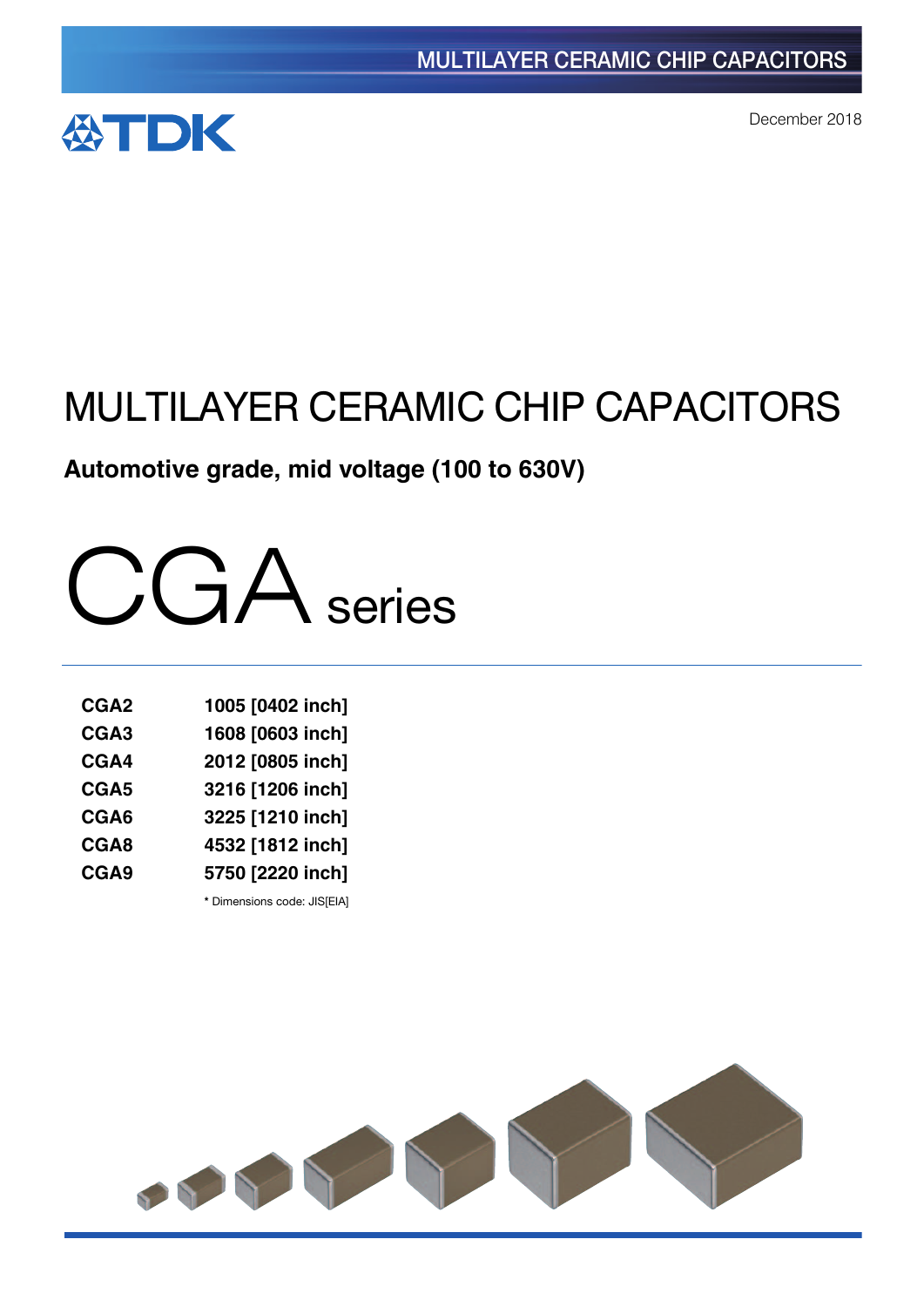# **REMINDERS FOR USING THESE PRODUCTS**

Before using these products, be sure to request the delivery specifications.

# **SAFETY REMINDERS**

Please pay sufficient attention to the warnings for safe designing when using this products.

# **A** REMINDERS

1. The products listed in this specification are intended for use in automotive applications under normal operation and usage conditions. The products are not designed or warranted to meet the requirements of the applications listed below, whose performance and/or quality requires a more stringent level of safety or reliability, or whose failure, malfunction or defect could cause serious damage to society, person or property.

Please understand that we are not responsible for any damage or liability caused by use of the products in any of the applications below or for any other use exceeding the range or conditions set forth in this specification sheet. If you intend to use the products in the applications listed below or if you have special requirements exceeding the range or conditions set forth in this specification, please contact us.

- (1) Aerospace/aviation equipment
- (2) Transportation equipment (electric trains, ships, etc.)
- (3) Medical equipment (excepting Pharmaceutical Affairs Law classification Class1,2)
- (4) Power-generation control equipment
- (5) Atomic energy-related equipment
- (6) Seabed equipment
- (7) Transportation control equipment
- (8) Public information-processing equipment
- (9) Military equipment
- (10) Electric heating apparatus, burning equipment
- (11) Disaster prevention/crime prevention equipment
- (12) Safety equipment
- (13) Other applications that are not considered general-purpose applications

When designing your equipment even for general-purpose applications, you are kindly requested to take into consideration securing protection circuit/device or providing backup circuits in your equipment.

In addition, although the products listed in this specification are intended for use in automotive applications as described above, they are not prohibited to use in general electronic equipment, whose performance and/or quality doesn't require a more stringent level of safety or reliability, or whose failure, malfunction or defect could not cause serious damage to society, person or property. Therefore, the description of this caution will be applied, when the products are used in general electronic equipment under a normal operation and usage conditions.

- 2. We may modify products or discontinue production of a product listed in this catalog without prior notification.
- 3. We provide "Delivery Specification" that explain precautions for the specifications and safety of each product listed in this catalog. We strongly recommend that you exchange these delivery specifications with customers that use one of these products.
- 4. If you plan to export a product listed in this catalog, keep in mind that it may be a restricted item according to the "Foreign Exchange and Foreign Trade Control Law". In such cases, it is necessary to acquire export permission in harmony with this law.
- 5. Any reproduction or transferring of the contents of this catalog is prohibited without prior permission from our company.
- 6. We are not responsible for problems that occur related to the intellectual property rights or other rights of our company or a third party when you use a product listed in this catalog. We do not grant license of these rights.
- 7. This catalog only applies to products purchased through our company or one of our company's official agencies. This catalog does not apply to products that are purchased through other third parties.

Notice: Effective January 2013, TDK will use a new catalog number which adds product thickness and packaging specification detail. This new catalog number should be referenced on all catalog orders going forward, and is not applicable for OEM part number orders.

Please be aware the last five digits of the catalog number will differ from the item description (internal control number) on the product label.

Contact your local TDK Sales representative for more information.

(Example)

| Catalog issued date    | Catalog number        | Item description (on delivery label) |
|------------------------|-----------------------|--------------------------------------|
| Prior to January 2013  | C1608C0G1E103J(080AA) | C1608C0G1E103JT000N                  |
| January 2013 and later | C1608C0G1E103J080AA   | C1608C0G1E103JT000N                  |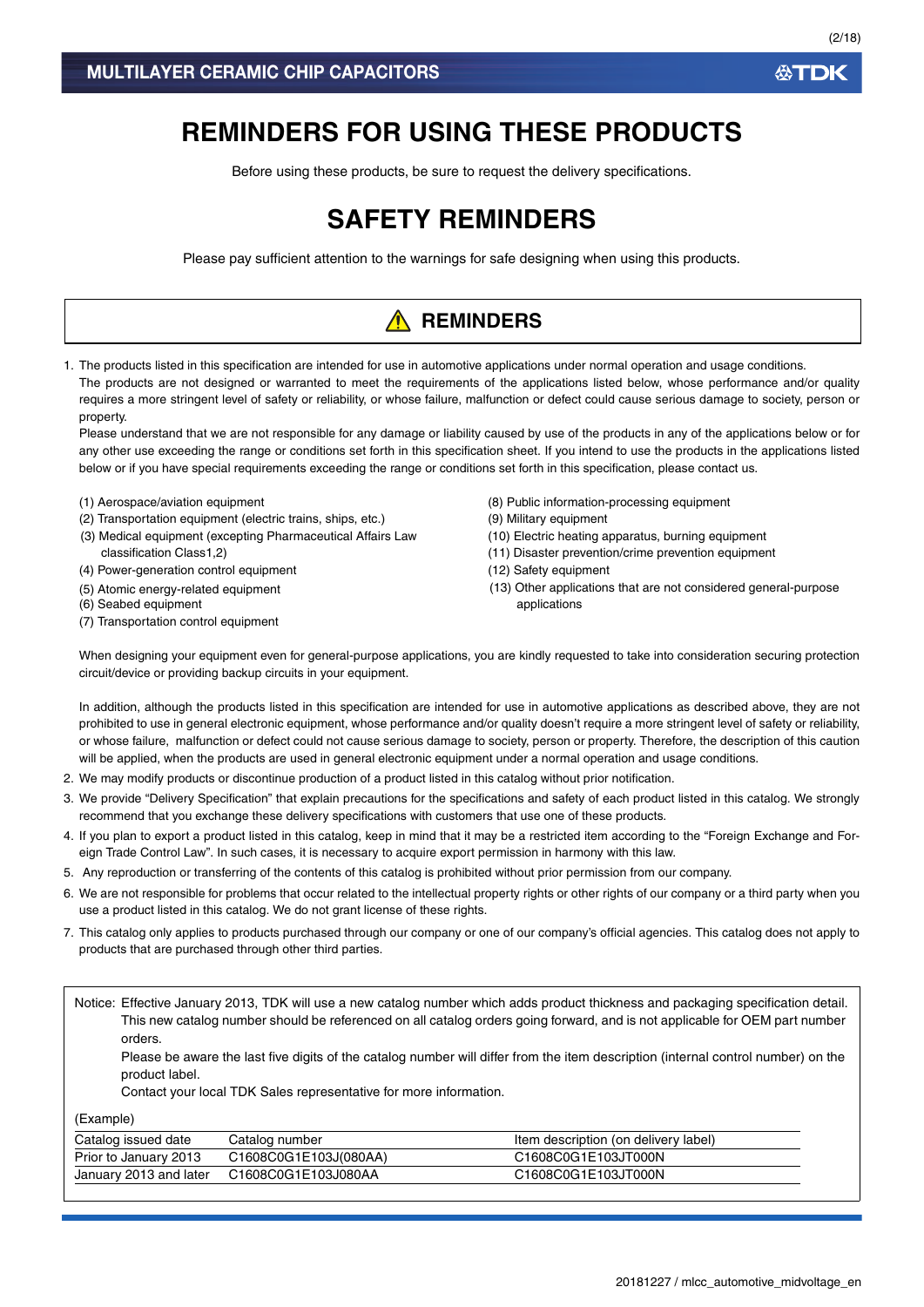# **CGA** series

# Mid voltage (100 to 630V)

Type: CGA2/1005 [0402 inch], CGA3/1608 [0603 inch], CGA4/2012 [0805 inch], CGA5/3216 [1206 inch], CGA6/3225 [1210 inch], CGA8/4532 [1812 inch], CGA9/5750 [2220 inch]

#### **■SERIES OVERVIEW**

Middle voltage CGA series, automotive grade of TDK's multilayer ceramic chip capacitor, is a product which has the high withstanding voltage characteristics. Voltage rating of 100V to 630V with capacitance range up to 15µF has been realized.

#### **■FEATURES**

- Voltage rating of 100V, 250V, 450V and 630V
- Operating temperature range: –55 to +125°C
- C0G temperature characteristic which has excellent stable temperature and DC-bias characteristcs is applicable.
- AEC-Q200 compliant.



|   | Body length           |
|---|-----------------------|
| W | Body width            |
| т | Body height           |
| R | <b>Terminal width</b> |

G Terminal spacing

#### **■APPLICATIONS**

- Wireless Charging units such as DC-DC converter, Inverter, On board charger.
- Decoupling, smoothing, snubber and resonant circuit and so on of high voltage circuit.

#### **■SHAPE & DIMENSIONS ■PRODUCT STRUCTURE**



Dimensions in

The structure which multiple sheets of dielectric and conductive material are layered alternately. The superior mechanical strength and reliability are realized by the monolithic and simple structure.

|      |                 |                 |                 |             | елиензюлэ птип |  |
|------|-----------------|-----------------|-----------------|-------------|----------------|--|
| Type |                 | W               |                 | в           | G              |  |
| CGA2 | $1.00 \pm 0.05$ | $0.50+0.05$     | $0.50+0.05$     | $0.10$ min. | $0.30$ min.    |  |
| CGA3 | $1.60 + 0.10$   | $0.80 + 0.10$   | $0.80+0.10$     | $0.20$ min. | $0.30$ min.    |  |
| CGA4 | $2.00+0.20$     | $1.25 \pm 0.20$ | $1.25 \pm 0.20$ | 0.20 min.   | $0.50$ min.    |  |
| CGA5 | $3.20 \pm 0.20$ | $1.60 + 0.20$   | $1.60 + 0.20$   | 0.20 min.   | 1.00 min.      |  |
| CGA6 | $3.20 \pm 0.40$ | $2.50+0.30$     | $2.50+0.30$     | 0.20 min.   |                |  |
| CGA8 | $4.50+0.40$     | $3.20 \pm 0.40$ | $2.50+0.30$     | $0.20$ min. |                |  |
| CGA9 | $5.70+0.40$     | $5.00+0.40$     | $2.50+0.30$     | 0.20 min.   |                |  |
|      |                 |                 |                 |             |                |  |

Dimensional tolerances are typical values.

A Please be sure to request delivery specifications that provide further details on the features and specifications of the products for proper and safe use. Please note that the contents may change without any prior notice due to reasons such as upgrading.

**REACH SVHC-Free**

RoHS SVHC-Free Free Free

**Halogen Free**

**Br Cl** (3/18)

**Lead**

**Pb**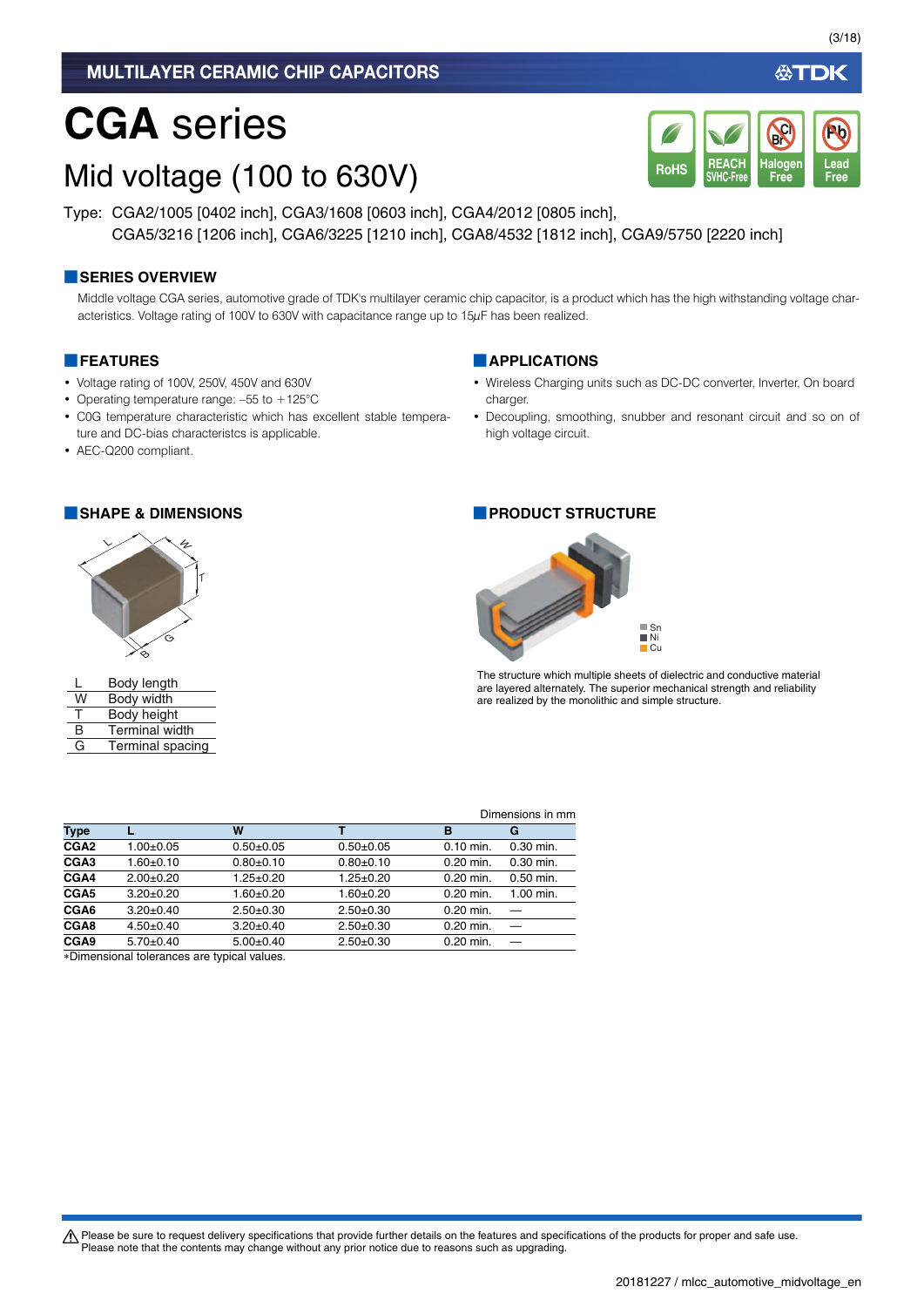#### **■CATALOG NUMBER CONSTRUCTION**



(1) Series

#### (2) Dimensions L x W (mm)

| 0.50<br>0.80 | 0.10<br>0.20 |
|--------------|--------------|
|              |              |
|              |              |
|              | 0.20         |
| 1.60         | 0.20         |
| 2.50         | 0.20         |
| 3.20         | 0.20         |
| 5.00         | 0.20         |
|              | 1.25         |

### (6) Rated voltage (DC)

| Code | Voltage (DC) |
|------|--------------|
| 2Α   | 100V         |
| 2E   | 250V         |
| 2W   | 450V         |
| 2J   | 630V         |
|      |              |

(7) Nominal capacitance (pF)

 $101 = 100pF$ 

 $±5%$ 

(8) Capacitance tolerance

Code Tolerance  $\overline{C}$   $\pm 0.25pF$  $\frac{D}{J}$   $\qquad \qquad \pm 0.50pF$ 

 $225 = 2,200,000pF = 2.2pF$ 

 $(Example)$ OR5 = 0.5pF

The capacitance is expressed in three digit codes and in units of pico Farads (pF). The first and second digits identify the first and second significant figures of the capacitance. The third digit identifies the multiplier. R designates a decimal point.

#### (3) Thickness code

| Code                      | <b>Thickness</b> |  |
|---------------------------|------------------|--|
| B                         | $0.50$ mm        |  |
| $\overline{C}$            | $0.60$ mm        |  |
| $\bar{E}$                 | $0.80$ mm        |  |
| $\overline{F}$            | 0.85 mm          |  |
| $\overline{H}$            | $1.15$ mm        |  |
| J                         | 1.25 mm          |  |
| $\overline{\mathsf{k}}$   | 1.30 mm          |  |
| ī                         | 1.60 mm          |  |
| $\overline{\mathsf{M}}$   | $2.00$ mm        |  |
| N                         | 2.30 mm          |  |
| $\overline{P}$            | $2.50$ mm        |  |
| $\overline{\overline{Q}}$ | 2.80 mm          |  |
| R                         | 3.20 mm          |  |

#### (4) Voltage condition for life test

| Symbol | Condition          |  |
|--------|--------------------|--|
|        | $1 \times R$ V.    |  |
| 2      | $2 \times R$ V     |  |
| 3      | $1.5 \times R$ .V. |  |
|        | $1.2 \times R$ V.  |  |

#### (5) Temperature characteristics

| Temperature<br>characteristics | Temperature coefficient<br>or capacitance change | Temperature range         |
|--------------------------------|--------------------------------------------------|---------------------------|
| C <sub>0</sub> G               | $0\pm 30$ ppm/ $\degree$ C                       | $-55$ to $+125^{\circ}$ C |
| X7R                            | ±15%                                             | $-55$ to $+125^{\circ}$ C |
| X7S                            | ±22%                                             | $-55$ to $+125^{\circ}$ C |
| $\overline{X7T}$               | $+22,-33%$                                       | $-55$ to $+125^{\circ}$ C |

# $M \t +20\%$

 $K = 10\%$ 

| (9) Thickness |                   |
|---------------|-------------------|
| Code          | <b>Thickness</b>  |
| 050           | $0.50$ mm         |
| 060           | $0.60$ mm         |
| 080           | $0.80$ mm         |
| 085           | $0.85$ mm         |
| 115           | $1.15 \text{ mm}$ |
| 125           | $1.25$ mm         |
| 130           | $1.30$ mm         |
| 160           | $1.60$ mm         |
| 200           | $2.00$ mm         |
| 230           | 2.30 mm           |
| 250           | $2.50$ mm         |

#### (10) Packaging style

280 2.80 mm 320 3.20 mm

| Code | <b>Style</b>          |  |
|------|-----------------------|--|
| A    | 178mm reel, 4mm pitch |  |
| B    | 178mm reel, 2mm pitch |  |
| к    | 178mm reel, 8mm pitch |  |
|      |                       |  |

#### (11) Special reserved code

| Code    | Description       |  |
|---------|-------------------|--|
| A,B,C,N | TDK internal code |  |

Please be sure to request delivery specifications that provide further details on the features and specifications of the products for proper and safe use.<br>Please note that the contents may change without any prior notice d

#### 20181227 / mlcc\_automotive\_midvoltage\_en.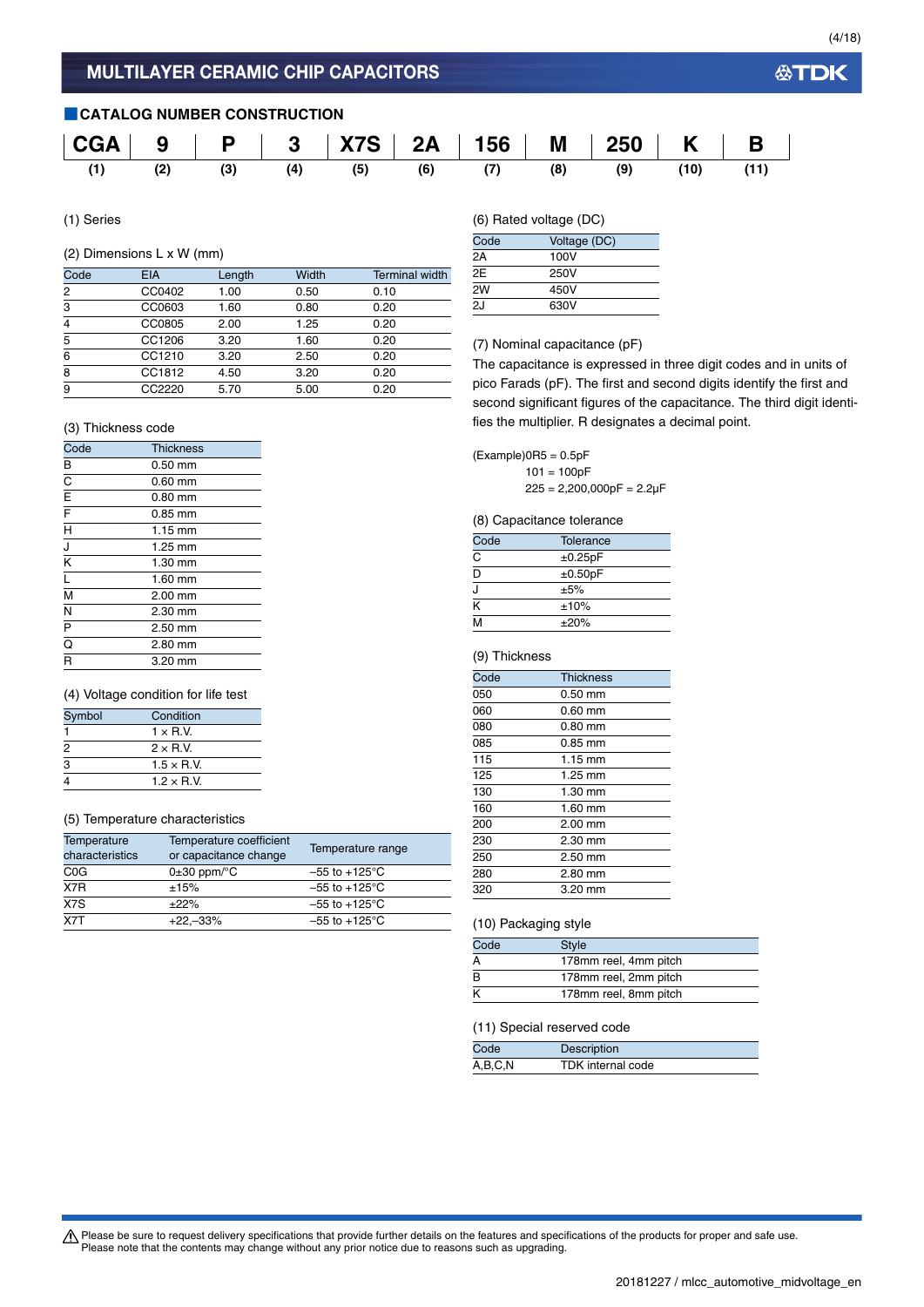# **Capacitance range chart CGA2/1005 [0402 inch]**

|                           | Capacitance |              |  |              |
|---------------------------|-------------|--------------|--|--------------|
| (pF)                      | Code        | 2A<br>(100V) |  | 2A<br>(100V) |
| 100                       | 101         |              |  |              |
| 120                       | 121         |              |  |              |
| 150                       | 151         |              |  |              |
| 180                       | 181         |              |  |              |
| 220                       | 221         |              |  |              |
| 270                       | 271         |              |  |              |
| 330                       | 331         |              |  |              |
| 390                       | 391         |              |  |              |
| 470                       | 471         |              |  |              |
| 560                       | 561         |              |  |              |
| 680                       | 681         |              |  |              |
| 820                       | 821         |              |  |              |
| 1,000                     | 102         |              |  |              |
| 1,500                     | 152         |              |  |              |
| 2,200                     | 222         |              |  |              |
| 3,300                     | 332         |              |  |              |
| 4,700                     | 472         |              |  |              |
| 6,800                     | 682         |              |  |              |
| 10,000                    | 103         |              |  |              |
| <b>Standard thickness</b> |             |              |  | 0.50mm       |

**Background gray: The product which is not recommended to a new design.** 

■ Please refer to the capacitance range table at P-11 and after for the details such as product thickness and capacitance tolerance.

Please be sure to request delivery specifications that provide further details on the features and specifications of the products for proper and safe use.<br>Please note that the contents may change without any prior notice d

(5/18)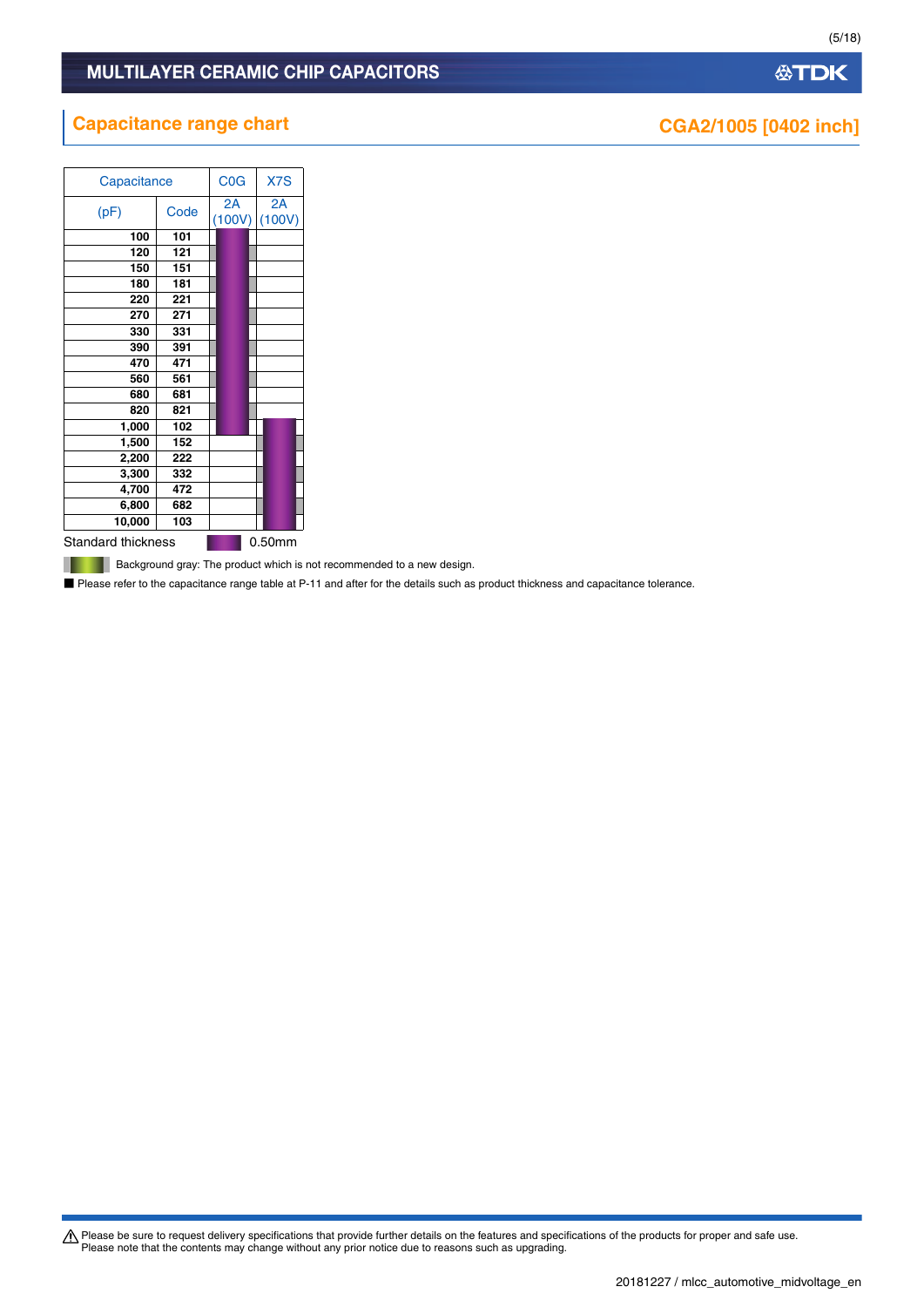# **Capacitance range chart CGA3/1608** [0603 inch]

| Capacitance               |                 | C <sub>0</sub> G |                         | X7R | X7S          |
|---------------------------|-----------------|------------------|-------------------------|-----|--------------|
| (pF)                      | Code            | 2E<br>(250V)     | 2A<br>$(100V)$ $(100V)$ | 2A  | 2A<br>(100V) |
| 1                         | 010             |                  |                         |     |              |
| 1.5                       | 1R <sub>5</sub> |                  |                         |     |              |
| 2                         | 020             |                  |                         |     |              |
| 2.2                       | 2R <sub>2</sub> |                  |                         |     |              |
| 3                         | 030             |                  |                         |     |              |
| 3.3                       | 3R3             |                  |                         |     |              |
| 4                         | 040             |                  |                         |     |              |
| 4.7                       | 4R7             |                  |                         |     |              |
| 5                         | 050             |                  |                         |     |              |
| 6                         | 060             |                  |                         |     |              |
| 6.8                       | 6R8             |                  |                         |     |              |
| 7                         | 070             |                  |                         |     |              |
| 8                         | 080             |                  |                         |     |              |
| 9                         | 090             |                  |                         |     |              |
| 10                        | 100             |                  |                         |     |              |
| 12                        | 120             |                  |                         |     |              |
| 15                        | 150             |                  |                         |     |              |
| 18                        | 180             |                  |                         |     |              |
| 22                        | 220             |                  |                         |     |              |
| 27                        | 270             |                  |                         |     |              |
| 33                        | 330             |                  |                         |     |              |
| 39                        | 390             |                  |                         |     |              |
| 47                        | 470             |                  |                         |     |              |
| 56                        | 560             |                  |                         |     |              |
| 68                        | 680             |                  |                         |     |              |
| 82                        | 820             |                  |                         |     |              |
| 100                       | 101             |                  |                         |     |              |
| 120                       | 121             |                  |                         |     |              |
| 150                       | 151<br>181      |                  |                         |     |              |
| 180<br>220                | 221             |                  |                         |     |              |
| 270                       | 271             |                  |                         |     |              |
| 330                       | 331             |                  |                         |     |              |
| 390                       | 391             |                  |                         |     |              |
| 470                       | 471             |                  |                         |     |              |
| 560                       | 561             |                  |                         |     |              |
| 680                       | 681             |                  |                         |     |              |
| 820                       | 821             |                  |                         |     |              |
| 1,000                     | 102             |                  |                         |     |              |
| 1,200                     | 122             |                  |                         |     |              |
| 1,500                     | 152             |                  |                         |     |              |
| 1,800                     | 182             |                  |                         |     |              |
| 2,200                     | 222             |                  |                         |     |              |
| 2,700                     | 272             |                  |                         |     |              |
| 3,300                     | 332             |                  |                         |     |              |
| 3,900                     | 392             |                  |                         |     |              |
| 4,700                     | 472             |                  |                         |     |              |
| 5,600                     | 562             |                  |                         |     |              |
| 6,800                     | 682             |                  |                         |     |              |
| 8,200                     | 822             |                  |                         |     |              |
| 10,000                    | 103             |                  |                         |     |              |
| 15,000                    | 153             |                  |                         |     |              |
| 22,000                    | 223             |                  |                         |     |              |
| 33,000                    | 333             |                  |                         |     |              |
| 47,000                    | 473             |                  |                         |     |              |
| 68,000                    | 683             |                  |                         |     |              |
| 100,000                   | 104             |                  |                         |     |              |
| <b>Standard thickness</b> |                 |                  | 0.80mm                  |     |              |

**Background gray: The product which is not recommended to a new design.** 

■ Please refer to the capacitance range table at P-11 and after for the details such as product thickness and capacitance tolerance.

Please be sure to request delivery specifications that provide further details on the features and specifications of the products for proper and safe use.<br>Please note that the contents may change without any prior notice d

(6/18)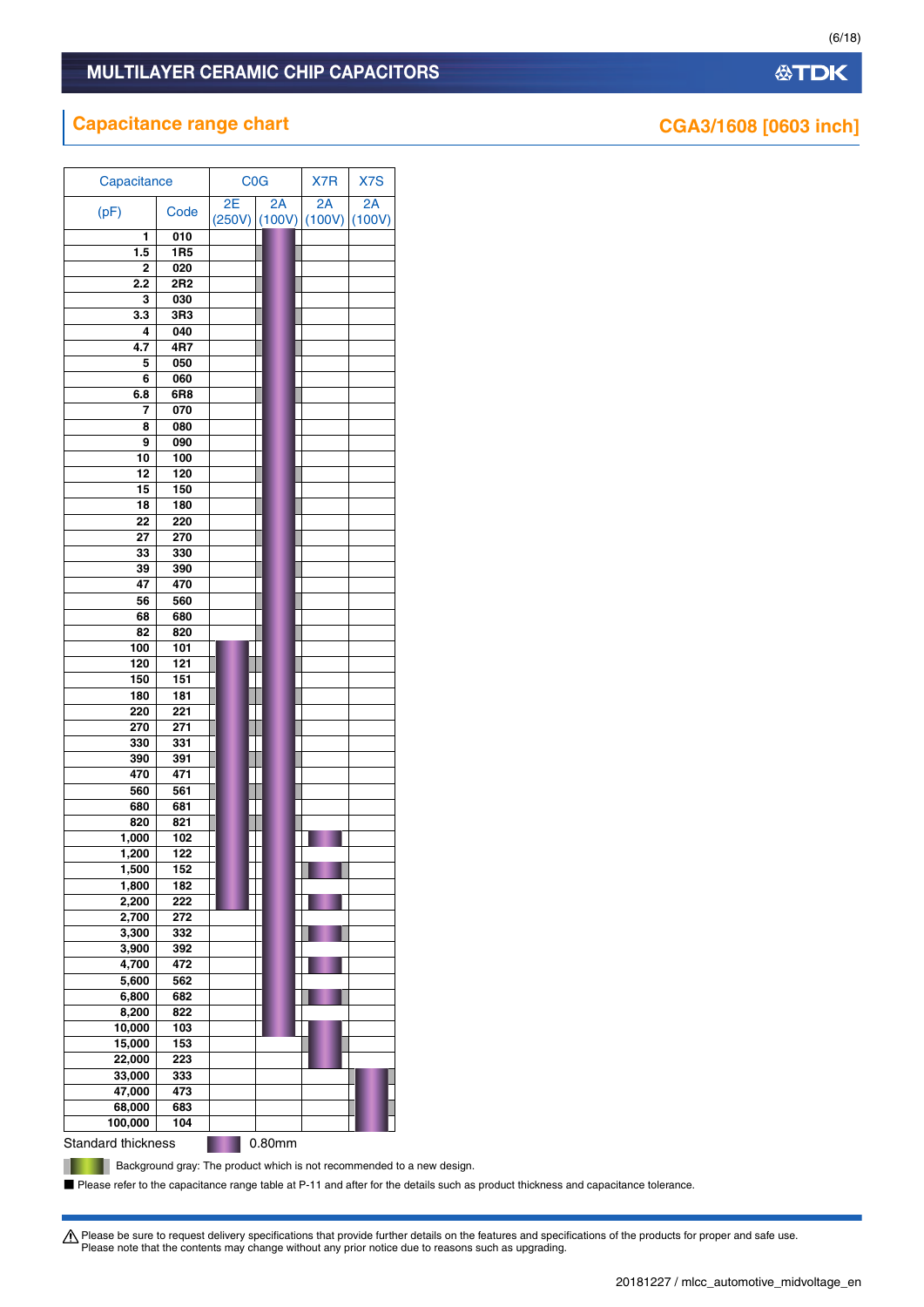# **Capacitance range chart CGA4/2012** [0805 inch]

| Capacitance               |      | C <sub>0</sub> G |              |              | X7R          |              | X7S<br>X7T   |              |              |
|---------------------------|------|------------------|--------------|--------------|--------------|--------------|--------------|--------------|--------------|
| (pF)                      | Code | 2W<br>(450V)     | 2E<br>(250V) | 2A<br>(100V) | 2E<br>(250V) | 2A<br>(100V) | 2A<br>(100V) | 2W<br>(450V) | 2E<br>(250V) |
| 100                       | 101  |                  |              |              |              |              |              |              |              |
| 120                       | 121  |                  |              |              |              |              |              |              |              |
| 150                       | 151  |                  |              |              |              |              |              |              |              |
| 180                       | 181  |                  |              |              |              |              |              |              |              |
| 220                       | 221  |                  |              |              |              |              |              |              |              |
| 270                       | 271  |                  |              |              |              |              |              |              |              |
| 330                       | 331  |                  |              |              |              |              |              |              |              |
| 390                       | 391  |                  |              |              |              |              |              |              |              |
| 470                       | 471  |                  |              |              |              |              |              |              |              |
| 560                       | 561  |                  |              |              |              |              |              |              |              |
| 680                       | 681  |                  |              |              |              |              |              |              |              |
| 820                       | 821  |                  |              |              |              |              |              |              |              |
| 1,000                     | 102  |                  |              |              |              |              |              |              |              |
| 1,200                     | 122  |                  |              |              |              |              |              |              |              |
| 1,500                     | 152  |                  |              |              |              |              |              |              |              |
| 1,800                     | 182  |                  |              |              |              |              |              |              |              |
| 2,200                     | 222  |                  |              |              |              |              |              |              |              |
| 2,700                     | 272  |                  |              |              |              |              |              |              |              |
| 3,300                     | 332  |                  |              |              |              |              |              |              |              |
| 3,900                     | 392  |                  |              |              |              |              |              |              |              |
| 4,700                     | 472  |                  |              |              |              |              |              |              |              |
| 5,600                     | 562  |                  |              |              |              |              |              |              |              |
| 6,800                     | 682  |                  |              |              |              |              |              |              |              |
| 8,200                     | 822  |                  |              |              |              |              |              |              |              |
| 10,000                    | 103  |                  |              |              |              |              |              |              |              |
| 15,000                    | 153  |                  |              |              |              |              |              |              |              |
| 22,000                    | 223  |                  |              |              |              |              |              |              |              |
| 33,000                    | 333  |                  |              |              |              |              |              |              |              |
| 47,000                    | 473  |                  |              |              |              |              |              |              |              |
| 68,000                    | 683  |                  |              |              |              |              |              |              |              |
| 100,000                   | 104  |                  |              |              |              |              |              |              |              |
| 330,000                   | 334  |                  |              |              |              |              |              |              |              |
| 470,000                   | 474  |                  |              |              |              |              |              |              |              |
| 680,000                   | 684  |                  |              |              |              |              |              |              |              |
| 1,000,000                 | 105  |                  |              |              |              |              |              |              |              |
| <b>Standard thickness</b> |      |                  | $0.60$ mm    |              | 0.85 mm      |              |              | 1.25 mm      |              |

**Background gray: The product which is not recommended to a new design.** 

■ Please refer to the capacitance range table at P-11 and after for the details such as product thickness and capacitance tolerance.

Please be sure to request delivery specifications that provide further details on the features and specifications of the products for proper and safe use.<br>Please note that the contents may change without any prior notice d

(7/18)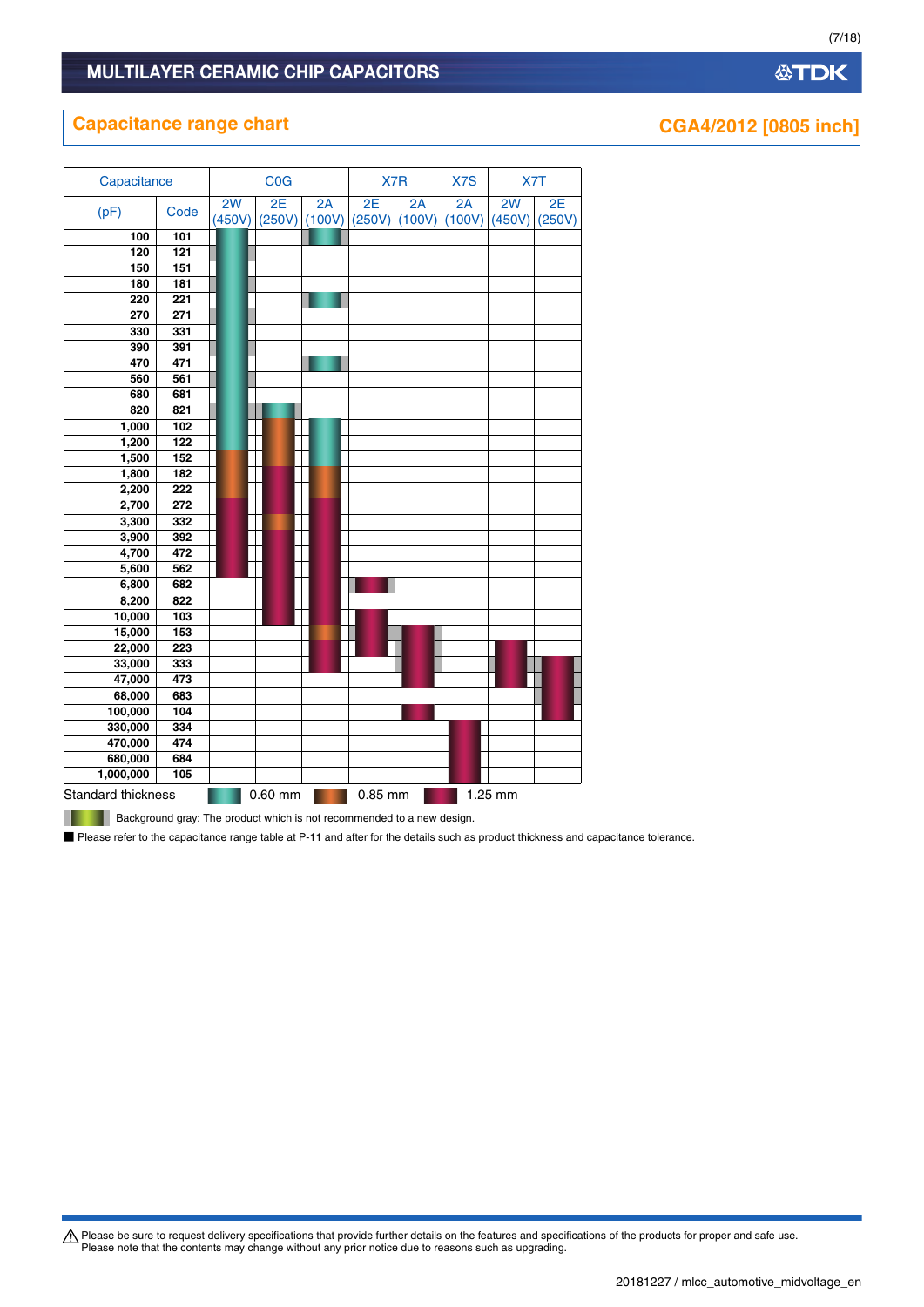# **Capacitance range chart CGA5/3216** [1206 inch]

| Capacitance                                                                                                                        |                                                                        |        | <b>C<sub>0</sub></b> |        |         |        | X7R    |           | X7S    | X7T     |        |         |
|------------------------------------------------------------------------------------------------------------------------------------|------------------------------------------------------------------------|--------|----------------------|--------|---------|--------|--------|-----------|--------|---------|--------|---------|
| (pF)                                                                                                                               | Code                                                                   | 2J     | 2W                   | 2E     | 2A      | 2J     | 2E     | 2A        | 2A     | 2J      | 2W     | 2E      |
|                                                                                                                                    |                                                                        | (630V) | (450V)               | (250V) | (100V)  | (630V) | (250V) | (100V)    | (100V) | (630V)  | (450V) | (250V)  |
| 100                                                                                                                                | 101                                                                    |        |                      |        |         |        |        |           |        |         |        |         |
| 120                                                                                                                                | 121                                                                    |        |                      |        |         |        |        |           |        |         |        |         |
| 150                                                                                                                                | 151                                                                    |        |                      |        |         |        |        |           |        |         |        |         |
| 180                                                                                                                                | 181                                                                    |        |                      |        |         |        |        |           |        |         |        |         |
| 220                                                                                                                                | 221                                                                    |        |                      |        |         |        |        |           |        |         |        |         |
| 270                                                                                                                                | 271                                                                    |        |                      |        |         |        |        |           |        |         |        |         |
| 330                                                                                                                                | 331                                                                    |        |                      |        |         |        |        |           |        |         |        |         |
| 390                                                                                                                                | 391                                                                    |        |                      |        |         |        |        |           |        |         |        |         |
| 470                                                                                                                                | 471                                                                    |        |                      |        |         |        |        |           |        |         |        |         |
| 560                                                                                                                                | 561                                                                    |        |                      |        |         |        |        |           |        |         |        |         |
| 680                                                                                                                                | 681                                                                    |        |                      |        |         |        |        |           |        |         |        |         |
| 820                                                                                                                                | 821                                                                    |        |                      |        |         |        |        |           |        |         |        |         |
| 1,000                                                                                                                              | 102                                                                    |        |                      |        |         |        |        |           |        |         |        |         |
| 1,200                                                                                                                              | 122                                                                    |        |                      |        |         |        |        |           |        |         |        |         |
| 1,500                                                                                                                              | 152                                                                    |        |                      |        |         |        |        |           |        |         |        |         |
| 1,800                                                                                                                              | 182                                                                    |        |                      |        |         |        |        |           |        |         |        |         |
| 2,200                                                                                                                              | 222                                                                    |        |                      |        |         |        |        |           |        |         |        |         |
| 2,700                                                                                                                              | 272                                                                    |        |                      |        |         |        |        |           |        |         |        |         |
| 3,300                                                                                                                              | 332                                                                    |        |                      |        |         |        |        |           |        |         |        |         |
| 3,900                                                                                                                              | 392                                                                    |        |                      |        |         |        |        |           |        |         |        |         |
| 4,700                                                                                                                              | 472                                                                    |        |                      |        |         |        |        |           |        |         |        |         |
| 5,600                                                                                                                              | 562                                                                    |        |                      |        |         |        |        |           |        |         |        |         |
| 6,800                                                                                                                              | 682                                                                    |        |                      |        |         |        |        |           |        |         |        |         |
| 8,200                                                                                                                              | 822                                                                    |        |                      |        |         |        |        |           |        |         |        |         |
| 10,000                                                                                                                             | 103                                                                    |        |                      |        |         |        |        |           |        |         |        |         |
| 15,000                                                                                                                             | 153                                                                    |        |                      |        |         |        |        |           |        |         |        |         |
| 22,000                                                                                                                             | 223                                                                    |        |                      |        |         |        |        |           |        |         |        |         |
| 33,000                                                                                                                             | 333                                                                    |        |                      |        |         |        |        |           |        |         |        |         |
| 47,000                                                                                                                             | 473                                                                    |        |                      |        |         |        |        |           |        |         |        |         |
| 68,000                                                                                                                             | 683                                                                    |        |                      |        |         |        |        |           |        |         |        |         |
| 100,000                                                                                                                            | 104                                                                    |        |                      |        |         |        |        |           |        |         |        |         |
| 150,000                                                                                                                            | 154                                                                    |        |                      |        |         |        |        |           |        |         |        |         |
| 220,000                                                                                                                            | 224                                                                    |        |                      |        |         |        |        |           |        |         |        |         |
| 330,000                                                                                                                            | 334                                                                    |        |                      |        |         |        |        |           |        |         |        |         |
| 470,000                                                                                                                            | 474                                                                    |        |                      |        |         |        |        |           |        |         |        |         |
| 680,000                                                                                                                            | 684                                                                    |        |                      |        |         |        |        |           |        |         |        |         |
| 1,000,000                                                                                                                          | 105                                                                    |        |                      |        |         |        |        |           |        |         |        |         |
| 1,500,000                                                                                                                          | 155                                                                    |        |                      |        |         |        |        |           |        |         |        |         |
| 2,200,000                                                                                                                          | 225                                                                    |        |                      |        |         |        |        |           |        |         |        |         |
| 3,300,000                                                                                                                          | 335                                                                    |        |                      |        |         |        |        |           |        |         |        |         |
| <b>Standard thickness</b>                                                                                                          |                                                                        |        | $0.60$ mm            |        | 0.85 mm |        |        | $1.15$ mm |        | 1.30 mm |        | 1.60 mm |
|                                                                                                                                    | Background gray: The product which is not recommended to a new design. |        |                      |        |         |        |        |           |        |         |        |         |
| Please refer to the capacitance range table at P-11 and after for the details such as product thickness and capacitance tolerance. |                                                                        |        |                      |        |         |        |        |           |        |         |        |         |

Please be sure to request delivery specifications that provide further details on the features and specifications of the products for proper and safe use.<br>Please note that the contents may change without any prior notice d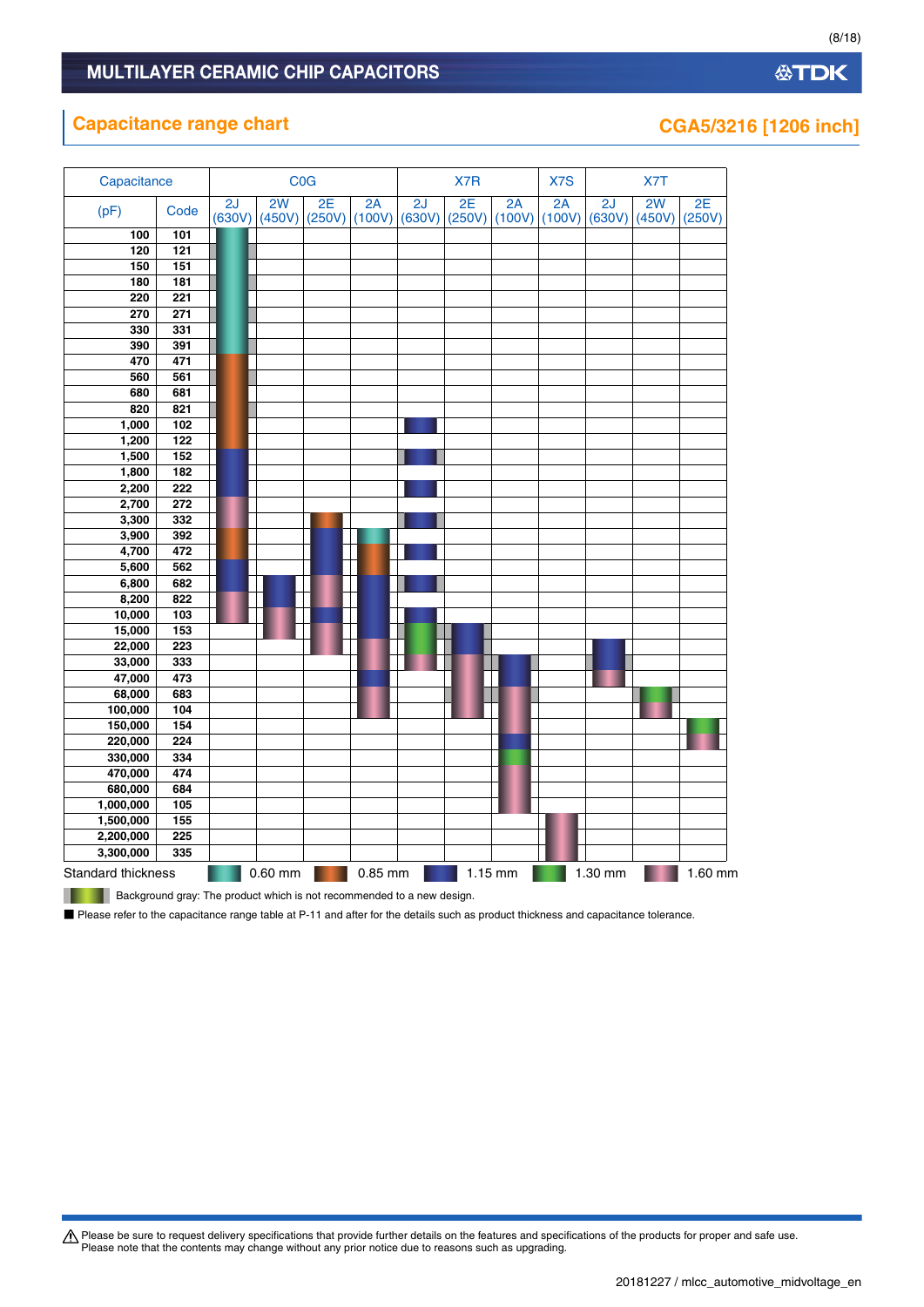# **Capacitance range chart CGA6/3225 [1210 inch]**

| Capacitance        |      |              |              | COG          |              |              | X7R          |              | X7S          |              | X7T          |              |
|--------------------|------|--------------|--------------|--------------|--------------|--------------|--------------|--------------|--------------|--------------|--------------|--------------|
| (pF)               | Code | 2J<br>(630V) | 2W<br>(450V) | 2E<br>(250V) | 2A<br>(100V) | 2J<br>(630V) | 2E<br>(250V) | 2A<br>(100V) | 2A<br>(100V) | 2J<br>(630V) | 2W<br>(450V) | 2E<br>(250V) |
| 3,900              | 392  |              |              |              |              |              |              |              |              |              |              |              |
| 4,700              | 472  |              |              |              |              |              |              |              |              |              |              |              |
| 5,600              | 562  |              |              |              |              |              |              |              |              |              |              |              |
| 6,800              | 682  |              |              |              |              |              |              |              |              |              |              |              |
| 8,200              | 822  |              |              |              |              |              |              |              |              |              |              |              |
| 10,000             | 103  |              |              |              |              |              |              |              |              |              |              |              |
| 15,000             | 153  |              |              |              |              |              |              |              |              |              |              |              |
| 22,000             | 223  |              |              |              |              |              |              |              |              |              |              |              |
| 33,000             | 333  |              |              |              |              |              |              |              |              |              |              |              |
| 47,000             | 473  |              |              |              |              |              |              |              |              |              |              |              |
| 68,000             | 683  |              |              |              |              |              |              |              |              |              |              |              |
| 100,000            | 104  |              |              |              |              |              |              |              |              |              |              |              |
| 150,000            | 154  |              |              |              |              |              |              |              |              |              |              |              |
| 220,000            | 224  |              |              |              |              |              |              |              |              |              |              |              |
| 330,000            | 334  |              |              |              |              |              |              |              |              |              |              |              |
| 470,000            | 474  |              |              |              |              |              |              |              |              |              |              |              |
| 680,000            | 684  |              |              |              |              |              |              |              |              |              |              |              |
| 1,000,000          | 105  |              |              |              |              |              |              |              |              |              |              |              |
| 1,500,000          | 155  |              |              |              |              |              |              |              |              |              |              |              |
| 2,200,000          | 225  |              |              |              |              |              |              |              |              |              |              |              |
| 3,300,000          | 335  |              |              |              |              |              |              |              |              |              |              |              |
| 4,700,000          | 475  |              |              |              |              |              |              |              |              |              |              |              |
| Standard thickness |      |              | 1.25 mm      |              | 1.60 mm      |              |              | 2.00 mm      |              | 2.30 mm      |              | 2.50 mm      |

**Background gray: The product which is not recommended to a new design.** 

■ Please refer to the capacitance range table at P-11 and after for the details such as product thickness and capacitance tolerance.

Please be sure to request delivery specifications that provide further details on the features and specifications of the products for proper and safe use.<br>Please note that the contents may change without any prior notice d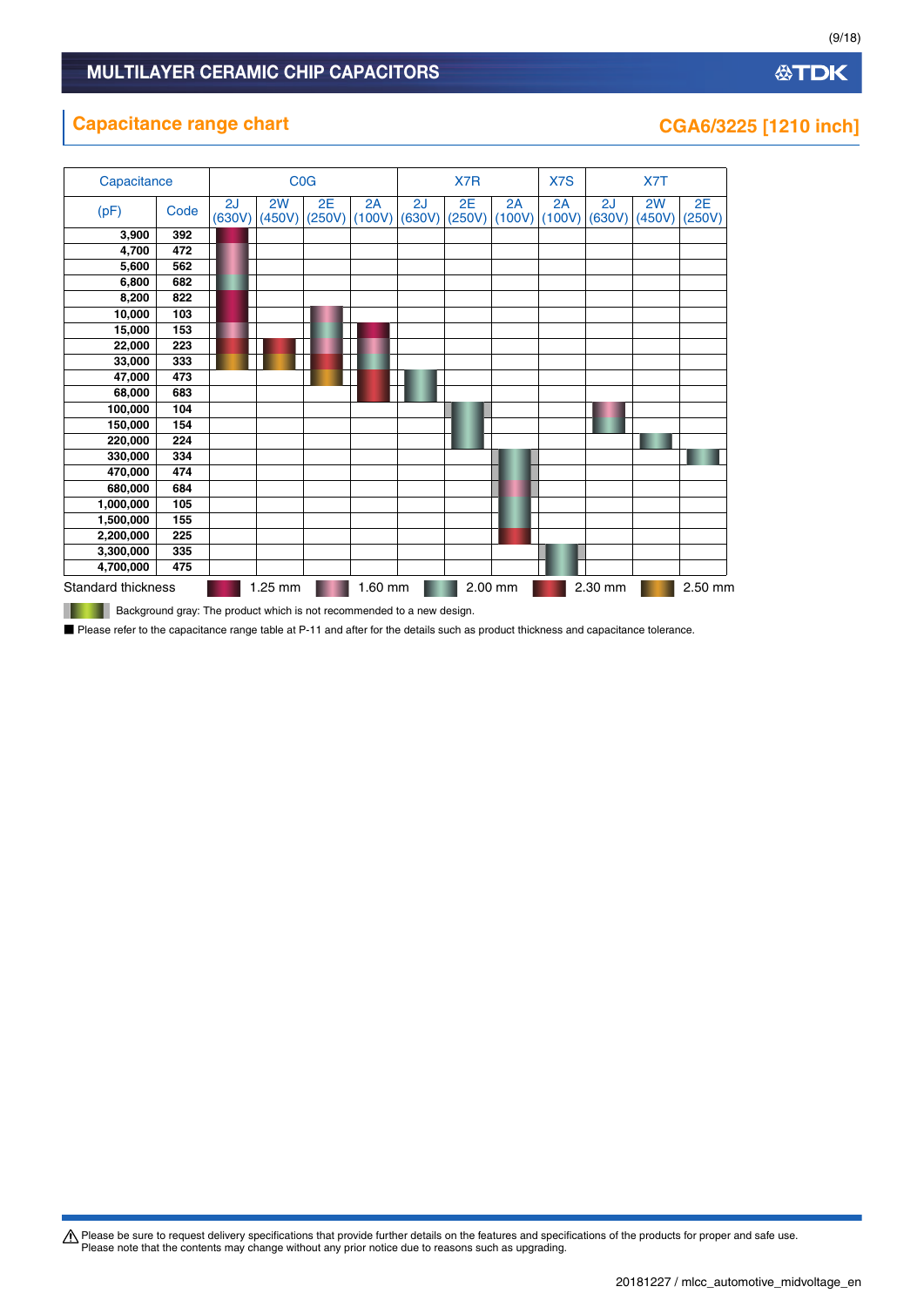### **Capacitance range chart CGA8/4532 [1812 inch]**



**Background gray: The product which is not recommended to a new design.** 

■ Please refer to the capacitance range table at P-11 and after for the details such as product thickness and capacitance tolerance.

# **Capacitance range chart CGA9/5750 [2220 inch]**



Background gray: The product which is not recommended to a new design.

■ Please refer to the capacitance range table at P-11 and after for the details such as product thickness and capacitance tolerance.

A Please be sure to request delivery specifications that provide further details on the features and specifications of the products for proper and safe use. Please note that the contents may change without any prior notice due to reasons such as upgrading.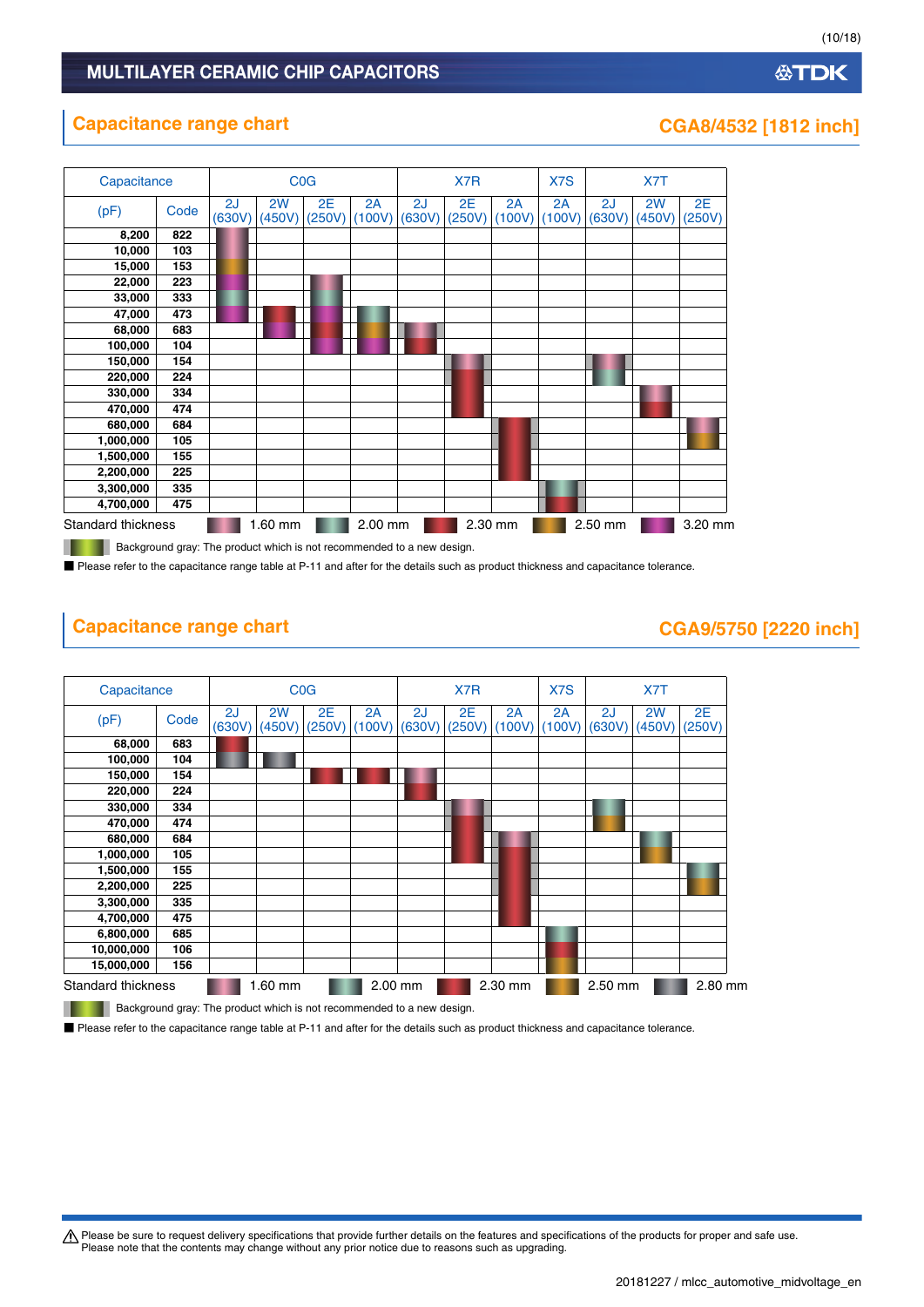#### **MULTILAYER CERAMIC CHIP CAPACITORS**

# **Capacitance range table Temperature characteristics: C0G (–55 to +125°C, 0±30ppm/°C)**

|                        |              | Thickness                        | Capacitance | Catalog number          |                         |                         |                                              |
|------------------------|--------------|----------------------------------|-------------|-------------------------|-------------------------|-------------------------|----------------------------------------------|
| Capacitance Dimensions |              | (mm)                             | tolerance   | Rated voltage Edc: 630V | Rated voltage Edc: 450V | Rated voltage Edc: 250V | Rated voltage Edc: 100V                      |
| 1pF                    | 1608         | $0.80 \pm 0.10$                  | ±0.25pF     |                         |                         |                         | CGA3E2C0G2A010C080AA                         |
| 1.5pF                  | 1608         | $0.80 + 0.10$                    | ±0.25pF     |                         |                         |                         | CGA3E2C0G2A1R5C080AA                         |
| 2pF                    | 1608         | $0.80 \pm 0.10$                  | ±0.25pF     |                         |                         |                         | CGA3E2C0G2A020C080AA                         |
| 2.2pF                  | 1608         | $0.80 \pm 0.10$                  | ±0.25pF     |                         |                         |                         | CGA3E2C0G2A2R2C080AA                         |
| 3pF                    | 1608         | $0.80 + 0.10$                    | ±0.25pF     |                         |                         |                         | CGA3E2C0G2A030C080AA                         |
| 3.3pF                  | 1608         | $0.80 \pm 0.10$                  | ±0.25pF     |                         |                         |                         | CGA3E2C0G2A3R3C080AA                         |
| 4pF                    | 1608         | $0.80 \pm 0.10$                  | ±0.25pF     |                         |                         |                         | CGA3E2C0G2A040C080AA                         |
| 4.7pF                  | 1608         | $0.80 \pm 0.10$                  | ±0.25pF     |                         |                         |                         | CGA3E2C0G2A4R7C080AA                         |
| 5pF                    | 1608         | $0.80 \pm 0.10$                  | ±0.25pF     |                         |                         |                         | CGA3E2C0G2A050C080AA                         |
| 6pF                    | 1608         | $0.80 \pm 0.10$                  | ±0.50pF     |                         |                         |                         | CGA3E2C0G2A060D080AA                         |
| 6.8pF                  | 1608         | $0.80 \pm 0.10$                  | ±0.50pF     |                         |                         |                         | CGA3E2C0G2A6R8D080AA                         |
| 7pF                    | 1608         | $0.80 + 0.10$                    | ±0.50pF     |                         |                         |                         | CGA3E2C0G2A070D080AA                         |
| 8pF                    | 1608         | $0.80 \pm 0.10$                  | ±0.50pF     |                         |                         |                         | CGA3E2C0G2A080D080AA                         |
| 9pF                    | 1608         | $0.80 \pm 0.10$                  | ±0.50pF     |                         |                         |                         | CGA3E2C0G2A090D080AA                         |
| 10pF                   | 1608         | $0.80 \pm 0.10$                  | ±0.50pF     |                         |                         |                         | CGA3E2C0G2A100D080AA                         |
| 12pF                   | 1608         | $0.80 \pm 0.10$                  | ±5%         |                         |                         |                         | CGA3E2C0G2A120J080AA                         |
| 15pF                   | 1608         | $0.80 \pm 0.10$                  | ±5%         |                         |                         |                         | CGA3E2C0G2A150J080AA                         |
| 18pF                   | 1608         | $0.80 \pm 0.10$                  | ±5%         |                         |                         |                         | CGA3E2C0G2A180J080AA                         |
| 22pF                   | 1608         | $0.80 \pm 0.10$                  | ±5%         |                         |                         |                         | CGA3E2C0G2A220J080AA                         |
| 27pF                   | 1608         | $0.80 \pm 0.10$                  | ±5%         |                         |                         |                         | CGA3E2C0G2A270J080AA                         |
| 33pF                   | 1608         | $0.80 \pm 0.10$                  | ±5%         |                         |                         |                         | CGA3E2C0G2A330J080AA                         |
| 39pF                   | 1608         | $0.80 \pm 0.10$                  | ±5%         |                         |                         |                         | CGA3E2C0G2A390J080AA                         |
| 47pF                   | 1608         | $0.80 \pm 0.10$                  | ±5%         |                         |                         |                         | CGA3E2C0G2A470J080AA                         |
| 56pF                   | 1608         | $0.80 \pm 0.10$                  | ±5%         |                         |                         |                         | CGA3E2C0G2A560J080AA                         |
| 68pF                   | 1608         | $0.80 + 0.10$                    | ±5%         |                         |                         |                         | CGA3E2C0G2A680J080AA                         |
| 82pF                   | 1608         | $0.80 + 0.10$                    | ±5%         |                         |                         |                         | CGA3E2C0G2A820J080AA                         |
|                        | 1005         | $0.50 \pm 0.05$                  | ±5%         |                         |                         |                         | CGA2B2C0G2A101J050BA                         |
| 100pF                  | 1608         | $0.80 + 0.10$                    | ±5%         |                         |                         | CGA3E3C0G2E101J080AA    | CGA3E2C0G2A101J080AA                         |
|                        | 2012         | $0.60 + 0.15$                    | ±5%         |                         | CGA4C4C0G2W101J060AA    |                         | CGA4C2C0G2A101J060AA                         |
|                        | 3216         | $0.60 \pm 0.15$                  | ±5%         | CGA5C4C0G2J101J060AA    |                         |                         |                                              |
|                        | 1005         | $0.50 \pm 0.05$                  | ±5%         |                         |                         |                         | CGA2B2C0G2A121J050BA                         |
| 120pF                  | 1608         | $0.80 + 0.10$                    | ±5%         |                         |                         | CGA3E3C0G2E121J080AA    | CGA3E2C0G2A121J080AA                         |
|                        | 2012         | $0.60 \pm 0.15$                  | ±5%         |                         | CGA4C4C0G2W121J060AA    |                         |                                              |
|                        | 3216         | $0.60 \pm 0.15$                  | ±5%         | CGA5C4C0G2J121J060AA    |                         |                         |                                              |
|                        | 1005         | $0.50 \pm 0.05$                  | ±5%         |                         |                         |                         | CGA2B2C0G2A151J050BA                         |
| 150pF                  | 1608         | $0.80 + 0.10$                    | ±5%         |                         |                         | CGA3E3C0G2E151J080AA    | CGA3E2C0G2A151J080AA                         |
|                        | 2012         | $0.60 \pm 0.15$                  | ±5%         |                         | CGA4C4C0G2W151J060AA    |                         |                                              |
|                        | 3216         | $0.60 \pm 0.15$                  | ±5%         | CGA5C4C0G2J151J060AA    |                         |                         |                                              |
|                        | 1005         | $0.50 \pm 0.05$                  | ±5%         |                         |                         |                         | CGA2B2C0G2A181J050BA                         |
| 180pF                  | 1608         | $0.80 + 0.10$                    | ±5%         |                         |                         | CGA3E3C0G2E181J080AA    | CGA3E2C0G2A181J080AA                         |
|                        | 2012         | $0.60 \pm 0.15$                  | ±5%         |                         | CGA4C4C0G2W181J060AA    |                         |                                              |
|                        | 3216         | $0.60 \pm 0.15$                  | ±5%         | CGA5C4C0G2J181J060AA    |                         |                         |                                              |
|                        | 1005         | $0.50 \pm 0.05$                  | ±5%         |                         |                         |                         | CGA2B2C0G2A221J050BA                         |
| 220pF                  | 1608         | $0.80 + 0.10$                    | ±5%         |                         |                         | CGA3E3C0G2E221J080AA    | CGA3E2C0G2A221J080AA                         |
|                        | 2012         | $0.60 \pm 0.15$                  | ±5%         |                         | CGA4C4C0G2W221J060AA    |                         | CGA4C2C0G2A221J060AA                         |
|                        | 3216         | $0.60 \pm 0.15$                  | ±5%         | CGA5C4C0G2J221J060AA    |                         |                         |                                              |
|                        | 1005         | $0.50 + 0.05$                    | ±5%         |                         |                         |                         | CGA2B2C0G2A271J050BA                         |
| 270pF                  | 1608         | $0.80 \pm 0.10$                  | ±5%         |                         |                         | CGA3E3C0G2E271J080AA    | CGA3E2C0G2A271J080AA                         |
|                        | 2012         | $0.60 \pm 0.15$                  | ±5%         |                         | CGA4C4C0G2W271J060AA    |                         |                                              |
|                        | 3216         | $0.60 \pm 0.15$                  | ±5%         | CGA5C4C0G2J271J060AA    |                         |                         |                                              |
|                        | 1005         | $0.50 \pm 0.05$                  | ±5%         |                         |                         |                         | CGA2B2C0G2A331J050BA                         |
| 330pF                  | 1608<br>2012 | $0.80 \pm 0.10$<br>$0.60 + 0.15$ | ±5%<br>±5%  |                         | CGA4C4C0G2W331J060AA    | CGA3E3C0G2E331J080AA    | CGA3E2C0G2A331J080AA                         |
|                        |              | $0.60 \pm 0.15$                  |             | CGA5C4C0G2J331J060AA    |                         |                         |                                              |
|                        | 3216<br>1005 |                                  | ±5%<br>±5%  |                         |                         |                         |                                              |
|                        |              | $0.50+0.05$                      |             |                         |                         |                         | CGA2B2C0G2A391J050BA<br>CGA3E2C0G2A391J080AA |
| 390pF                  | 1608<br>2012 | $0.80 \pm 0.10$                  | ±5%<br>±5%  |                         |                         | CGA3E3C0G2E391J080AA    |                                              |
|                        |              | $0.60 \pm 0.15$                  |             |                         | CGA4C4C0G2W391J060AA    |                         |                                              |
|                        | 3216         | $0.60 \pm 0.15$<br>$0.50 + 0.10$ | ±5%         | CGA5C4C0G2J391J060AA    |                         |                         |                                              |
|                        | 1005         |                                  | ±5%         |                         |                         | CGA3E3C0G2E471J080AA    | CGA2B2C0G2A471J050BA                         |
| 470pF                  | 1608<br>2012 | $0.80 \pm 0.10$                  | ±5%<br>±5%  |                         |                         |                         | CGA3E2C0G2A471J080AA                         |
|                        | 3216         | $0.60 \pm 0.15$                  | ±5%         |                         | CGA4C4C0G2W471J060AA    |                         | CGA4C2C0G2A471J060AA                         |
|                        | 1005         | $0.85 \pm 0.15$                  | ±5%         | CGA5F4C0G2J471J085AA    |                         |                         | CGA2B1C0G2A561J050BC                         |
|                        |              | $0.50 \pm 0.05$                  | ±5%         |                         |                         |                         |                                              |
| 560pF                  | 1608         | $0.80 \pm 0.10$                  |             |                         |                         | CGA3E3C0G2E561J080AA    | CGA3E2C0G2A561J080AA                         |
|                        | 2012         | $0.60 \pm 0.15$                  | ±5%         |                         | CGA4C4C0G2W561J060AA    |                         |                                              |
|                        | 3216         | $0.85 \pm 0.15$                  | ±5%         | CGA5F4C0G2J561J085AA    |                         |                         |                                              |

■ Gray item: The product which is not recommended to a new design.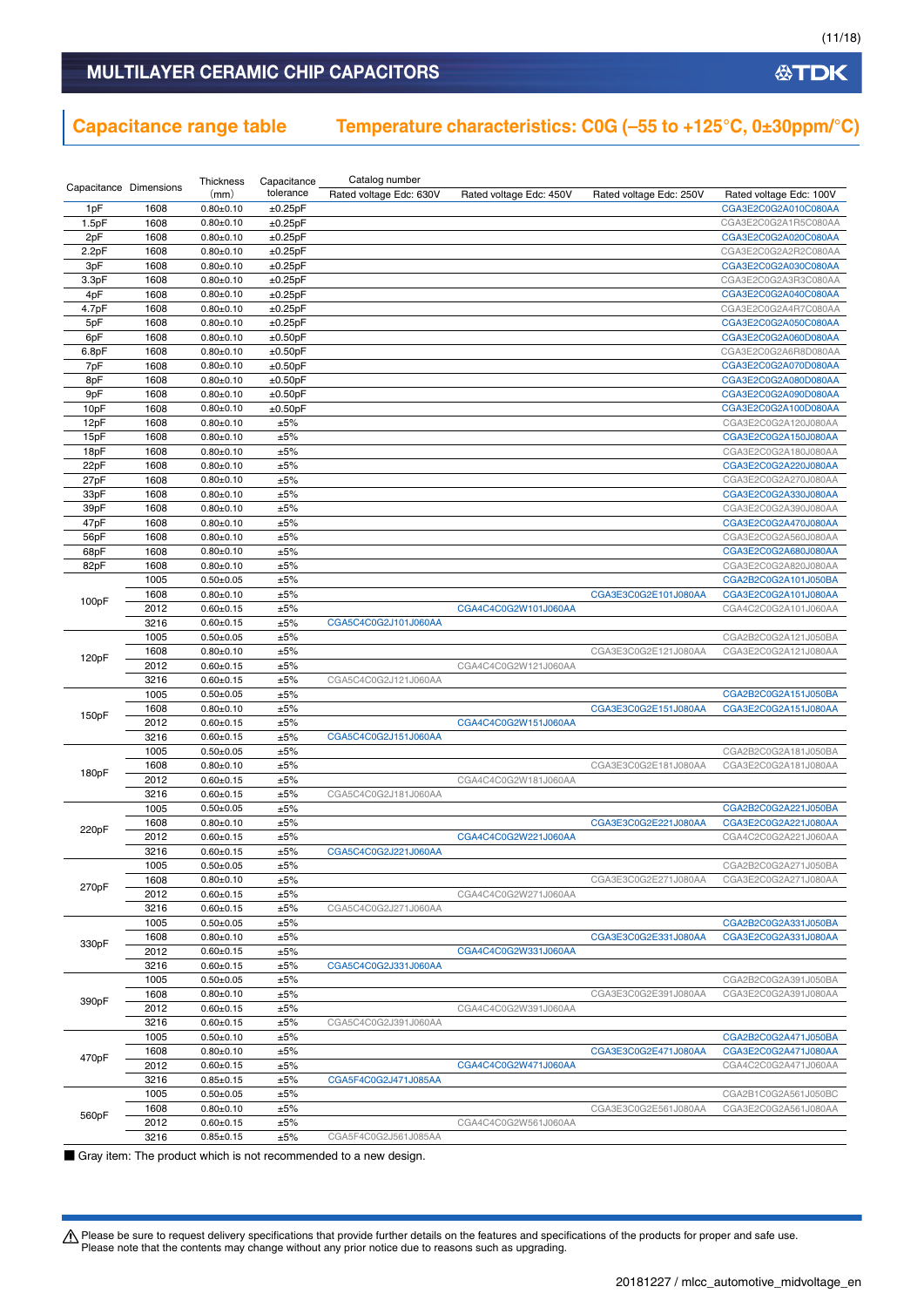#### **MULTILAYER CERAMIC CHIP CAPACITORS**

# **Capacitance range table Temperature characteristics: C0G (–55 to +125°C, 0±30ppm/°C)**

|                        |              | Thickness                          | Capacitance | Catalog number          |                         |                         |                                              |
|------------------------|--------------|------------------------------------|-------------|-------------------------|-------------------------|-------------------------|----------------------------------------------|
| Capacitance Dimensions |              | (mm)                               | tolerance   | Rated voltage Edc: 630V | Rated voltage Edc: 450V | Rated voltage Edc: 250V | Rated voltage Edc: 100V                      |
|                        | 1005         | $0.50 \pm 0.05$                    | ±5%         |                         |                         |                         | CGA2B1C0G2A681J050BC                         |
| 680pF                  | 1608         | $0.80 + 0.10$                      | ±5%         |                         |                         | CGA3E3C0G2E681J080AA    | CGA3E2C0G2A681J080AA                         |
|                        | 2012         | $0.60 \pm 0.15$                    | ±5%         |                         | CGA4C4C0G2W681J060AA    |                         |                                              |
|                        | 3216         | $0.85 \pm 0.15$                    | ±5%         | CGA5F4C0G2J681J085AA    |                         |                         |                                              |
|                        | 1005         | $0.50 \pm 0.05$                    | ±5%         |                         |                         |                         | CGA2B1C0G2A821J050BC                         |
| 820pF                  | 1608<br>2012 | $0.80 \pm 0.10$                    | ±5%         |                         |                         | CGA3E3C0G2E821J080AA    | CGA3E2C0G2A821J080AA                         |
|                        | 3216         | $0.60 \pm 0.15$<br>$0.85 \pm 0.15$ | ±5%<br>±5%  | CGA5F4C0G2J821J085AA    | CGA4C4C0G2W821J060AA    | CGA4C3C0G2E821J060AA    |                                              |
|                        | 1005         | $0.50 \pm 0.05$                    | ±5%         |                         |                         |                         | CGA2B1C0G2A102J050BC                         |
|                        | 1608         | $0.80 \pm 0.10$                    | ±5%         |                         |                         | CGA3E3C0G2E102J080AA    | CGA3E2C0G2A102J080AA                         |
| 1nF                    |              | $0.60 + 0.15$                      | ±5%         |                         | CGA4C4C0G2W102J060AA    |                         | CGA4C2C0G2A102J060AA                         |
|                        | 2012         | $0.85 \pm 0.15$                    | ±5%         |                         |                         | CGA4F3C0G2E102J085AA    |                                              |
|                        | 3216         | $0.85 \pm 0.15$                    | ±5%         | CGA5F4C0G2J102J085AA    |                         |                         |                                              |
|                        | 1608         | $0.80 + 0.10$                      | ±5%         |                         |                         | CGA3E3C0G2E122J080AA    | CGA3E2C0G2A122J080AA                         |
|                        |              | $0.60 \pm 0.15$                    | ±5%         |                         | CGA4C4C0G2W122J060AA    |                         | CGA4C2C0G2A122J060AA                         |
| 1.2nF                  | 2012         | $0.85 \pm 0.15$                    | ±5%         |                         |                         | CGA4F3C0G2E122J085AA    |                                              |
|                        | 3216         | $0.85 \pm 0.15$                    | ±5%         | CGA5F4C0G2J122J085AA    |                         |                         |                                              |
|                        | 1608         | $0.80 \pm 0.10$                    | ±5%         |                         |                         | CGA3E3C0G2E152J080AA    | CGA3E2C0G2A152J080AA                         |
| 1.5nF                  | 2012         | $0.60 \pm 0.15$                    | ±5%         |                         |                         |                         | CGA4C2C0G2A152J060AA                         |
|                        |              | $0.85 \pm 0.15$                    | ±5%         |                         | CGA4F4C0G2W152J085AA    | CGA4F3C0G2E152J085AA    |                                              |
|                        | 3216         | $1.15 \pm 0.15$                    | ±5%         | CGA5H4C0G2J152J115AA    |                         |                         |                                              |
|                        | 1608         | $0.80 \pm 0.10$                    | ±5%         |                         |                         | CGA3E3C0G2E182J080AA    | CGA3E2C0G2A182J080AA                         |
| 1.8nF                  | 2012         | $0.85 \pm 0.15$                    | ±5%         |                         | CGA4F4C0G2W182J085AA    |                         | CGA4F2C0G2A182J085AA                         |
|                        |              | $1.25 \pm 0.20$                    | ±5%         |                         |                         | CGA4J3C0G2E182J125AA    |                                              |
|                        | 3216         | $1.15 \pm 0.15$                    | ±5%         | CGA5H4C0G2J182J115AA    |                         |                         |                                              |
|                        | 1608         | $0.80 \pm 0.10$                    | ±5%         |                         |                         |                         | CGA3E2C0G2A222J080AA                         |
|                        |              | $0.80 \pm 0.20$                    | ±5%         |                         |                         | CGA3E3C0G2E222J080AA    |                                              |
| 2.2nF                  | 2012         | $0.85 \pm 0.15$                    | ±5%         |                         | CGA4F4C0G2W222J085AA    |                         | CGA4F2C0G2A222J085AA                         |
|                        |              | $1.25 \pm 0.20$                    | ±5%         |                         |                         | CGA4J3C0G2E222J125AA    |                                              |
|                        | 3216<br>1608 | $1.15 \pm 0.15$                    | ±5%<br>±5%  | CGA5H4C0G2J222J115AA    |                         |                         | CGA3E2C0G2A272J080AA                         |
| 2.7nF                  | 2012         | $0.80 \pm 0.20$<br>$1.25 \pm 0.20$ | ±5%         |                         | CGA4J4C0G2W272J125AA    | CGA4J3C0G2E272J125AA    | CGA4J2C0G2A272J125AA                         |
|                        | 3216         | $1.60 \pm 0.20$                    | ±5%         | CGA5L4C0G2J272J160AA    |                         |                         |                                              |
|                        | 1608         | $0.80 \pm 0.20$                    | ±5%         |                         |                         |                         | CGA3E2C0G2A332J080AA                         |
|                        |              | $0.85 \pm 0.15$                    | ±5%         |                         |                         | CGA4F3C0G2E332J085AA    |                                              |
| 3.3nF                  | 2012         | $1.25 \pm 0.20$                    | ±5%         |                         | CGA4J4C0G2W332J125AA    |                         | CGA4J2C0G2A332J125AA                         |
|                        |              | $0.85 \pm 0.15$                    | ±5%         |                         |                         | CGA5F3C0G2E332J085AA    |                                              |
|                        | 3216         | $1.60 \pm 0.20$                    | ±5%         | CGA5L4C0G2J332J160AA    |                         |                         |                                              |
|                        | 1608         | $0.80 \pm 0.10$                    | ±5%         |                         |                         |                         | CGA3E1C0G2A392J080AC                         |
|                        | 2012         | $1.25 \pm 0.20$                    | ±5%         |                         | CGA4J4C0G2W392J125AA    | CGA4J3C0G2E392J125AA    | CGA4J2C0G2A392J125AA                         |
|                        |              | $0.60 \pm 0.15$                    | ±5%         |                         |                         |                         | CGA5C2C0G2A392J060AA                         |
| 3.9nF                  | 3216         | $0.85 \pm 0.15$                    | ±5%         | CGA5F4C0G2J392J085AA    |                         |                         |                                              |
|                        |              | $1.15 \pm 0.15$                    | ±5%         |                         |                         | CGA5H3C0G2E392J115AA    |                                              |
|                        | 3225         | $1.25 \pm 0.20$                    | ±5%         | CGA6J4C0G2J392J125AA    |                         |                         |                                              |
|                        | 1608         | $0.80 + 0.10$                      | ±5%         |                         |                         |                         | CGA3E1C0G2A472J080AC                         |
|                        | 2012         | $1.25 \pm 0.20$                    | ±5%         |                         | CGA4J4C0G2W472J125AA    | CGA4J3C0G2E472J125AA    | CGA4J2C0G2A472J125AA                         |
| 4.7nF                  | 3216         | $0.85 \pm 0.15$                    | ±5%         | CGA5F4C0G2J472J085AA    |                         |                         | CGA5F2C0G2A472J085AA                         |
|                        |              | $1.15 \pm 0.15$                    | ±5%         |                         |                         | CGA5H3C0G2E472J115AA    |                                              |
|                        | 3225         | $1.60 \pm 0.20$                    | ±5%         | CGA6L4C0G2J472J160AA    |                         |                         |                                              |
|                        | 1608<br>2012 | $0.80 \pm 0.10$                    | ±5%         |                         | CGA4J4C0G2W562J125AA    | CGA4J3C0G2E562J125AA    | CGA3E1C0G2A562J080AC                         |
| 5.6nF                  |              | $1.25 \pm 0.20$                    | ±5%<br>±5%  |                         |                         |                         | CGA4J2C0G2A562J125AA<br>CGA5F2C0G2A562J085AA |
|                        | 3216         | $0.85 \pm 0.15$<br>$1.15 \pm 0.15$ | ±5%         | CGA5H4C0G2J562J115AA    |                         | CGA5H3C0G2E562J115AA    |                                              |
|                        | 3225         | $1.60 + 0.20$                      | ±5%         | CGA6L4C0G2J562J160AA    |                         |                         |                                              |
|                        | 1608         | $0.80 \pm 0.10$                    | ±5%         |                         |                         |                         | CGA3E1C0G2A682J080AC                         |
|                        | 2012         | $1.25 \pm 0.20$                    | ±5%         |                         |                         | CGA4J3C0G2E682J125AA    | CGA4J2C0G2A682J125AA                         |
| 6.8nF                  |              | $1.15 \pm 0.15$                    | ±5%         | CGA5H4C0G2J682J115AA    | CGA5H4C0G2W682J115AA    |                         | CGA5H2C0G2A682J115AA                         |
|                        | 3216         | $1.60 \pm 0.20$                    | ±5%         |                         |                         | CGA5L3C0G2E682J160AA    |                                              |
|                        | 3225         | $2.00 \pm 0.20$                    | ±5%         | CGA6M4C0G2J682J200AA    |                         |                         |                                              |
|                        | 1608         | $0.80 \pm 0.10$                    | ±5%         |                         |                         |                         | CGA3E1C0G2A822J080AC                         |
|                        | 2012         | $1.25 \pm 0.20$                    | ±5%         |                         |                         | CGA4J3C0G2E822J125AA    | CGA4J2C0G2A822J125AA                         |
|                        |              | $1.15 \pm 0.15$                    | ±5%         |                         | CGA5H4C0G2W822J115AA    |                         | CGA5H2C0G2A822J115AA                         |
| 8.2nF                  | 3216         | $1.60 \pm 0.20$                    | ±5%         | CGA5L4C0G2J822J160AA    |                         | CGA5L3C0G2E822J160AA    |                                              |
|                        | 3225         | $1.25 \pm 0.20$                    | ±5%         | CGA6J4C0G2J822J125AA    |                         |                         |                                              |
|                        | 4532         | $1.60 \pm 0.20$                    | ±5%         | CGA8L4C0G2J822J160KA    |                         |                         |                                              |

■ Gray item: The product which is not recommended to a new design.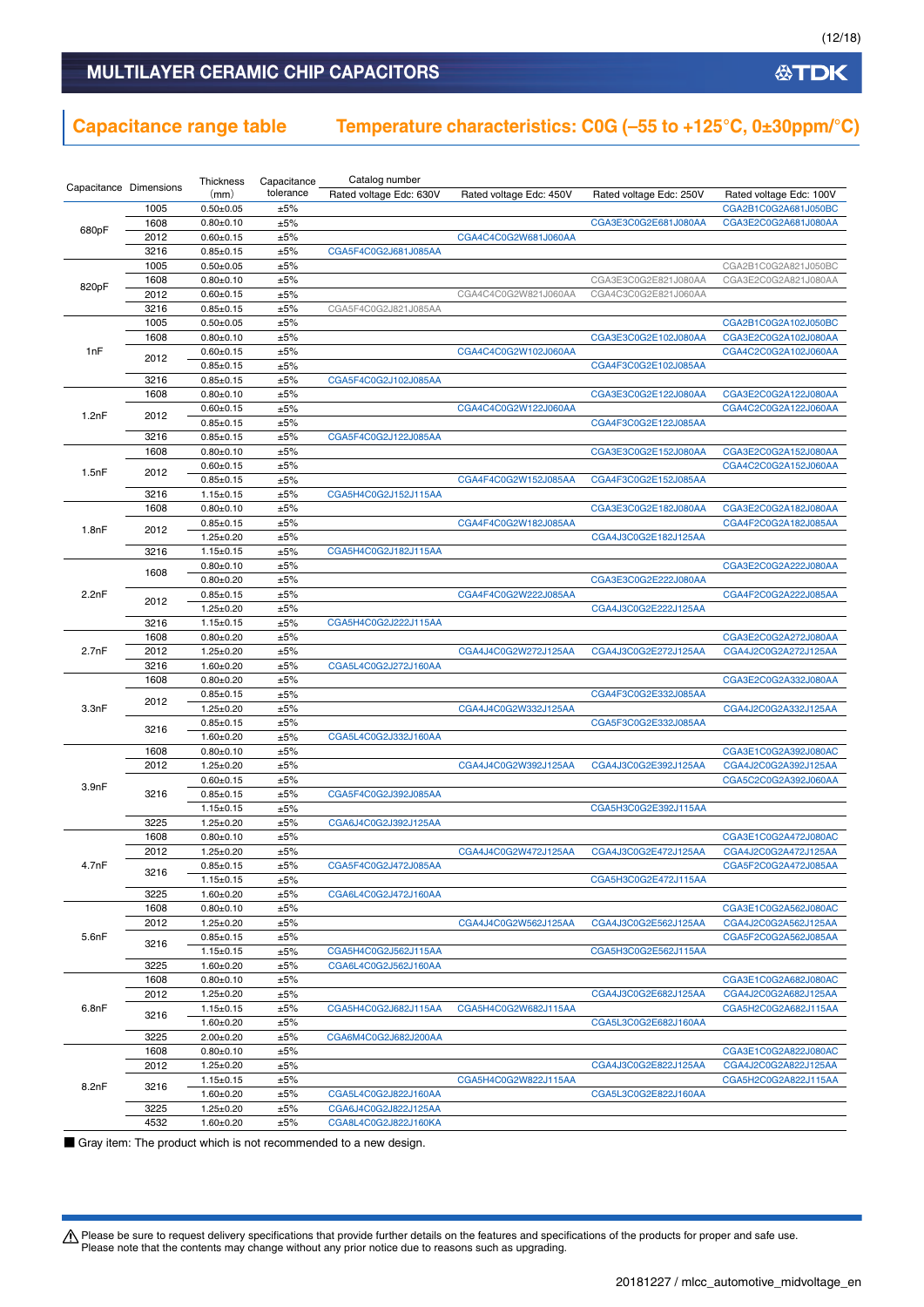#### (13/18)

**公TDK** 

### **MULTILAYER CERAMIC CHIP CAPACITORS**

# **Capacitance range table Temperature characteristics: C0G (–55 to +125°C, 0±30ppm/°C)**

|                    |                        | Thickness            | Capacitance | Catalog number          |                         |                         |                         |
|--------------------|------------------------|----------------------|-------------|-------------------------|-------------------------|-------------------------|-------------------------|
|                    | Capacitance Dimensions | (mm)                 | tolerance   | Rated voltage Edc: 630V | Rated voltage Edc: 450V | Rated voltage Edc: 250V | Rated voltage Edc: 100V |
|                    | 1608                   | $0.80 \pm 0.10$      | ±5%         |                         |                         |                         | CGA3E1C0G2A103J080AC    |
|                    | 2012                   | $1.25 \pm 0.20$      | ±5%         |                         |                         | CGA4J3C0G2E103J125AA    | CGA4J2C0G2A103J125AA    |
|                    | 3216                   | $1.15 \pm 0.15$      | ±5%         |                         |                         | CGA5H3C0G2E103J115AA    | CGA5H2C0G2A103J115AA    |
| 10nF               |                        | $1.60 + 0.20$        | ±5%         | CGA5L4C0G2J103J160AA    | CGA5L4C0G2W103J160AA    |                         |                         |
|                    |                        | $1.25 \pm 0.20$      | ±5%         | CGA6J4C0G2J103J125AA    |                         |                         |                         |
|                    | 3225                   | $1.60 + 0.20$        | ±5%         |                         |                         | CGA6L3C0G2E103J160AA    |                         |
|                    | 4532                   | $1.60 \pm 0.20$      | ±5%         | CGA8L4C0G2J103J160KA    |                         |                         |                         |
|                    | 2012                   | $0.85 \pm 0.15$      | ±5%         |                         |                         |                         | CGA4F1C0G2A153J085AC    |
|                    |                        | $1.15 \pm 0.15$      | ±5%         |                         |                         |                         | CGA5H2C0G2A153J115AA    |
|                    | 3216                   | $1.60 + 0.30, -0.10$ | ±5%         |                         | CGA5L4C0G2W153J160AA    |                         |                         |
|                    |                        | $1.60 \pm 0.20$      | ±5%         |                         |                         | CGA5L3C0G2E153J160AA    |                         |
| 15nF               |                        | $1.25 \pm 0.20$      | ±5%         |                         |                         |                         | CGA6J2C0G2A153J125AA    |
|                    | 3225                   | $1.60 + 0.20$        | ±5%         | CGA6L4C0G2J153J160AA    |                         |                         |                         |
|                    |                        | $2.00 \pm 0.20$      | ±5%         |                         |                         | CGA6M3C0G2E153J200AA    |                         |
|                    | 4532                   | $2.50 \pm 0.30$      | ±5%         | CGA8P4C0G2J153J250KA    |                         |                         |                         |
|                    | 2012                   | $1.25 \pm 0.20$      | ±5%         |                         |                         |                         | CGA4J1C0G2A223J125AC    |
|                    |                        | $1.60 + 0.30, -0.10$ | ±5%         |                         |                         | CGA5L3C0G2E223J160AA    |                         |
|                    | 3216                   | $1.60 + 0.20$        | ±5%         |                         |                         |                         | CGA5L2C0G2A223J160AA    |
| 22nF               |                        | $1.60 \pm 0.20$      | ±5%         |                         |                         | CGA6L3C0G2E223J160AA    | CGA6L2C0G2A223J160AA    |
|                    | 3225                   | $2.30 \pm 0.20$      | ±5%         | CGA6N4C0G2J223J230AA    | CGA6N4C0G2W223J230AA    |                         |                         |
|                    |                        | $1.60 \pm 0.20$      | ±5%         |                         |                         | CGA8L3C0G2E223J160KA    |                         |
|                    | 4532                   | $3.20 \pm 0.30$      | ±5%         | CGA8R4C0G2J223J320KA    |                         |                         |                         |
|                    | 2012                   | $1.25 \pm 0.20$      | ±5%         |                         |                         |                         | CGA4J1C0G2A333J125AC    |
|                    | 3216                   | $1.60 + 0.30, -0.10$ | ±5%         |                         |                         |                         | CGA5L2C0G2A333J160AA    |
|                    |                        | $2.00 \pm 0.20$      | ±5%         |                         |                         |                         | CGA6M2C0G2A333J200AA    |
| 33nF               | 3225                   | $2.30 \pm 0.20$      | ±5%         |                         |                         | CGA6N3C0G2E333J230AA    |                         |
|                    |                        | $2.50 \pm 0.30$      | ±5%         | CGA6P4C0G2J333J250AA    | CGA6P4C0G2W333J250AA    |                         |                         |
|                    | 4532                   | $2.00 \pm 0.20$      | ±5%         | CGA8M4C0G2J333J200KA    |                         | CGA8M3C0G2E333J200KA    |                         |
|                    | 3216                   | $1.15 \pm 0.15$      | ±5%         |                         |                         |                         | CGA5H1C0G2A473J115AC    |
|                    |                        | $2.30 \pm 0.20$      | ±5%         |                         |                         |                         | CGA6N2C0G2A473J230AA    |
|                    | 3225                   | $2.50 \pm 0.30$      | ±5%         |                         |                         | CGA6P3C0G2E473J250AA    |                         |
| 47nF               |                        | $2.00 \pm 0.20$      | ±5%         |                         |                         |                         | CGA8M2C0G2A473J200KA    |
|                    | 4532                   | $2.30 \pm 0.20$      | ±5%         |                         | CGA8N4C0G2W473J230KA    |                         |                         |
|                    |                        | $3.20 \pm 0.30$      | ±5%         | CGA8R4C0G2J473J320KA    |                         | CGA8R3C0G2E473J320KA    |                         |
|                    | 3216                   | $1.60 + 0.20$        | ±5%         |                         |                         |                         | CGA5L1C0G2A683J160AC    |
|                    | 3225                   | $2.30 \pm 0.20$      | ±5%         |                         |                         |                         | CGA6N2C0G2A683J230AA    |
|                    |                        | $2.30 \pm 0.20$      | ±5%         |                         |                         | CGA8N4C0G2E683J230KN    |                         |
| 68nF               | 4532                   |                      | ±5%         |                         |                         |                         | CGA8P2C0G2A683J250KA    |
|                    |                        | $2.50 \pm 0.30$      |             |                         | CGA8R4C0G2W683J320KA    |                         |                         |
|                    | 5750                   | $3.20 \pm 0.30$      | ±5%<br>±5%  |                         |                         |                         |                         |
|                    |                        | $2.30 \pm 0.20$      |             | CGA9N1C0G2J683J230KC    |                         |                         |                         |
|                    | 3216                   | $1.60 \pm 0.20$      | ±5%         |                         |                         |                         | CGA5L1C0G2A104J160AC    |
| 100 <sub>n</sub> F | 4532                   | $3.20 \pm 0.30$      | ±5%         |                         |                         | CGA8R4C0G2E104J320KN    | CGA8R2C0G2A104J320KA    |
|                    | 5750                   | $2.80 \pm 0.30$      | ±5%         | CGA9Q1C0G2J104J280KC    | CGA9Q4C0G2W104J280KA    |                         |                         |
| 150nF              | 5750                   | $2.30 \pm 0.20$      | ±5%         |                         |                         | CGA9N4C0G2E154J230KN    | CGA9N2C0G2A154J230KA    |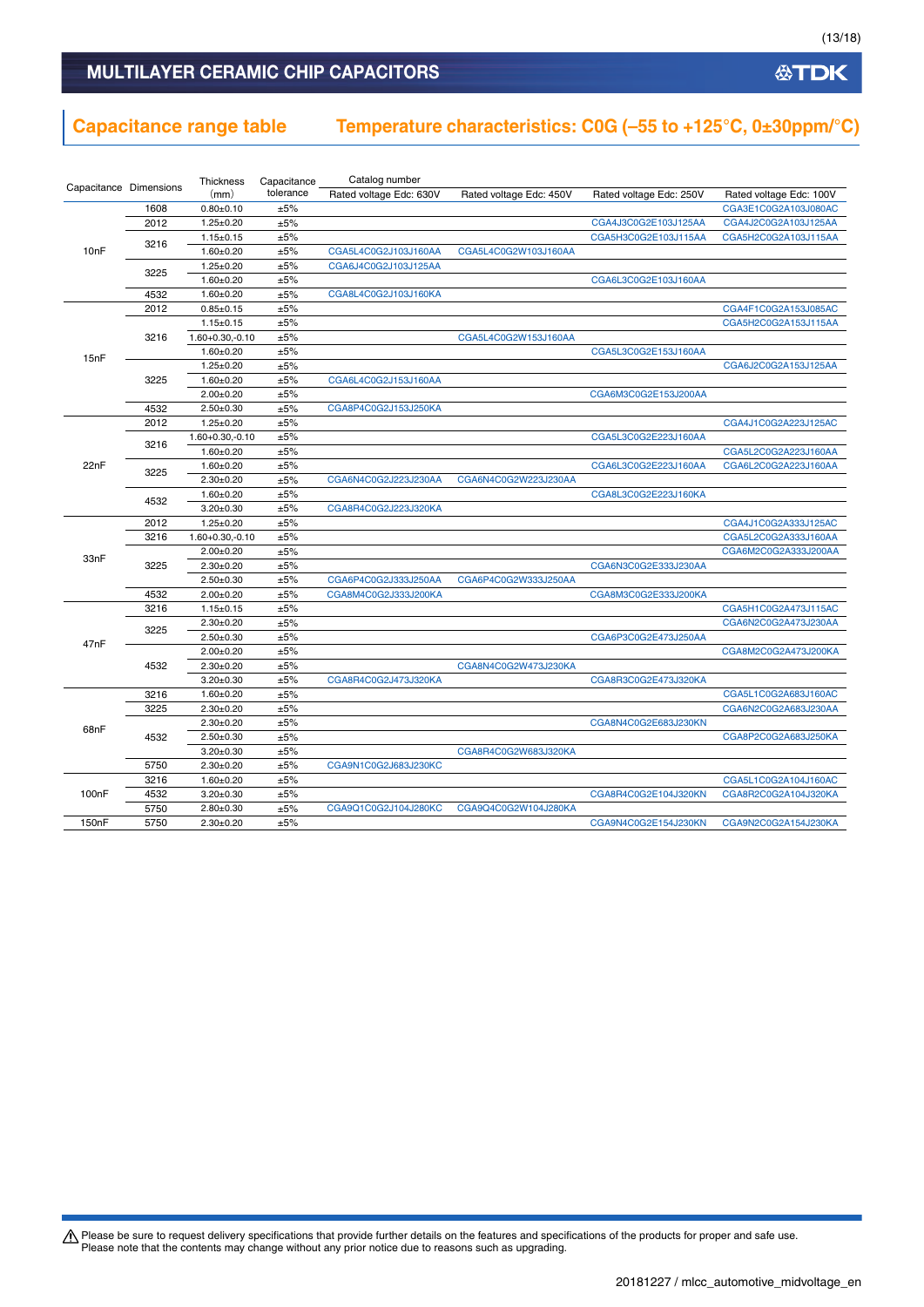### **MULTILAYER CERAMIC CHIP CAPACITORS**

### **Capacitance range table Temperature characteristics: X7R (–55 to +125°C, ±15%)**

| Capacitance Dimensions |      | Thickness       | Capacitance  | Catalog number                               |                                              |                                              |
|------------------------|------|-----------------|--------------|----------------------------------------------|----------------------------------------------|----------------------------------------------|
|                        |      | (mm)            | tolerance    | Rated voltage Edc: 630V                      | Rated voltage Edc: 250V                      | Rated voltage Edc: 100V                      |
|                        | 1608 | $0.80 + 0.10$   | ±10%         |                                              |                                              | CGA3E2X7R2A102K080AA                         |
| 1nF                    |      |                 | ±20%         |                                              |                                              | CGA3E2X7R2A102M080AA                         |
|                        | 3216 | $1.15 \pm 0.15$ | ±10%         | CGA5H4X7R2J102K115AA                         |                                              |                                              |
|                        |      |                 | ±20%         | CGA5H4X7R2J102M115AA                         |                                              |                                              |
|                        | 1608 | $0.80 + 0.10$   | ±10%<br>±20% |                                              |                                              | CGA3E2X7R2A152K080AA<br>CGA3E2X7R2A152M080AA |
| 1.5nF                  |      |                 | ±10%         | CGA5H4X7R2J152K115AA                         |                                              |                                              |
|                        | 3216 | $1.15 \pm 0.15$ | ±20%         | CGA5H4X7R2J152M115AA                         |                                              |                                              |
|                        |      |                 | ±10%         |                                              |                                              | CGA3E2X7R2A222K080AA                         |
|                        | 1608 | $0.80 \pm 0.10$ | ±20%         |                                              |                                              | CGA3E2X7R2A222M080AA                         |
| 2.2nF                  | 3216 | $1.15 \pm 0.15$ | ±10%         | CGA5H4X7R2J222K115AA                         |                                              |                                              |
|                        |      |                 | ±20%         | CGA5H4X7R2J222M115AA                         |                                              |                                              |
|                        | 1608 | $0.80 + 0.10$   | ±10%         |                                              |                                              | CGA3E2X7R2A332K080AA                         |
| 3.3nF                  |      |                 | ±20%         |                                              |                                              | CGA3E2X7R2A332M080AA                         |
|                        | 3216 | $1.15 \pm 0.15$ | ±10%         | CGA5H4X7R2J332K115AA                         |                                              |                                              |
|                        |      |                 | ±20%         | CGA5H4X7R2J332M115AA                         |                                              |                                              |
|                        | 1608 | $0.80 + 0.10$   | ±10%<br>±20% |                                              |                                              | CGA3E2X7R2A472K080AA<br>CGA3E2X7R2A472M080AA |
| 4.7nF                  |      |                 | ±10%         | CGA5H4X7R2J472K115AA                         |                                              |                                              |
|                        | 3216 | $1.15 \pm 0.15$ | ±20%         | CGA5H4X7R2J472M115AA                         |                                              |                                              |
|                        |      |                 | ±10%         |                                              |                                              | CGA3E2X7R2A682K080AA                         |
|                        | 1608 | $0.80 + 0.10$   | ±20%         |                                              |                                              | CGA3E2X7R2A682M080AA                         |
| 6.8nF                  | 2012 |                 | ±10%         |                                              | CGA4J3X7R2E682K125AA                         |                                              |
|                        |      | $1.25 \pm 0.20$ | ±20%         |                                              | CGA4J3X7R2E682M125AA                         |                                              |
|                        | 3216 | $1.15 \pm 0.15$ | ±10%         | CGA5H4X7R2J682K115AA                         |                                              |                                              |
|                        |      |                 | ±20%         | CGA5H4X7R2J682M115AA                         |                                              |                                              |
|                        | 1608 | $0.80 + 0.10$   | ±10%         |                                              |                                              | CGA3E2X7R2A103K080AA                         |
|                        |      |                 | ±20%         |                                              |                                              | CGA3E2X7R2A103M080AA                         |
| 10nF                   | 2012 | $1.25 \pm 0.20$ | ±10%<br>±20% |                                              | CGA4J3X7R2E103K125AA<br>CGA4J3X7R2E103M125AA |                                              |
|                        |      |                 | ±10%         | CGA5H4X7R2J103K115AA                         |                                              |                                              |
|                        | 3216 | $1.15 \pm 0.15$ | ±20%         | CGA5H4X7R2J103M115AA                         |                                              |                                              |
|                        |      |                 | ±10%         |                                              |                                              | CGA3E2X7R2A153K080AA                         |
|                        | 1608 | $0.80 + 0.10$   | ±20%         |                                              |                                              | CGA3E2X7R2A153M080AA                         |
|                        |      |                 | ±10%         |                                              | CGA4J3X7R2E153K125AA                         | CGA4J2X7R2A153K125AA                         |
| 15nF                   | 2012 | $1.25 \pm 0.20$ | ±20%         |                                              | CGA4J3X7R2E153M125AA                         | CGA4J2X7R2A153M125AA                         |
|                        |      | $1.15 \pm 0.15$ | ±10%         |                                              | CGA5H3X7R2E153K115AA                         |                                              |
|                        | 3216 |                 | ±20%         |                                              | CGA5H3X7R2E153M115AA                         |                                              |
|                        |      | $1.30 \pm 0.20$ | ±10%         | CGA5K4X7R2J153K130AA                         |                                              |                                              |
|                        |      |                 | ±20%         | CGA5K4X7R2J153M130AA                         |                                              |                                              |
|                        | 1608 | $0.80 \pm 0.10$ | ±10%<br>±20% |                                              |                                              | CGA3E2X7R2A223K080AA                         |
|                        |      |                 | ±10%         |                                              | CGA4J3X7R2E223K125AA                         | CGA3E2X7R2A223M080AA<br>CGA4J2X7R2A223K125AA |
|                        | 2012 | $1.25 \pm 0.20$ | ±20%         |                                              | CGA4J3X7R2E223M125AA                         | CGA4J2X7R2A223M125AA                         |
| 22nF                   |      |                 | ±10%         |                                              | CGA5H3X7R2E223K115AA                         |                                              |
|                        |      | $1.15 \pm 0.15$ | ±20%         |                                              | CGA5H3X7R2E223M115AA                         |                                              |
|                        | 3216 |                 | ±10%         | CGA5K4X7R2J223K130AA                         |                                              |                                              |
|                        |      | $1.30 \pm 0.20$ | ±20%         | CGA5K4X7R2J223M130AA                         |                                              |                                              |
|                        | 2012 | $1.25 \pm 0.20$ | ±10%         |                                              |                                              | CGA4J2X7R2A333K125AA                         |
|                        |      |                 | ±20%         |                                              |                                              | CGA4J2X7R2A333M125AA                         |
| 33nF                   |      | $1.15 \pm 0.15$ | ±10%         |                                              |                                              | CGA5H2X7R2A333K115AA                         |
|                        | 3216 |                 | ±20%         |                                              |                                              | CGA5H2X7R2A333M115AA                         |
|                        |      | $1.60 \pm 0.20$ | ±10%         | CGA5L4X7R2J333K160AA                         | CGA5L3X7R2E333K160AA                         |                                              |
|                        |      |                 | ±20%<br>±10% | CGA5L4X7R2J333M160AA                         | CGA5L3X7R2E333M160AA                         | CGA4J2X7R2A473K125AA                         |
|                        | 2012 | $1.25 \pm 0.20$ | ±20%         |                                              |                                              | CGA4J2X7R2A473M125AA                         |
|                        |      |                 | ±10%         |                                              |                                              | CGA5H2X7R2A473K115AA                         |
|                        |      | $1.15 \pm 0.15$ | ±20%         |                                              |                                              | CGA5H2X7R2A473M115AA                         |
| 47nF                   | 3216 |                 | ±10%         |                                              | CGA5L3X7R2E473K160AA                         |                                              |
|                        |      | $1.60 \pm 0.20$ | ±20%         |                                              | CGA5L3X7R2E473M160AA                         |                                              |
|                        | 3225 | $2.00 \pm 0.20$ | ±10%         | CGA6M4X7R2J473K200AA                         |                                              |                                              |
|                        |      |                 | ±20%         | CGA6M4X7R2J473M200AA                         |                                              |                                              |
|                        | 3216 | $1.60 \pm 0.20$ | ±10%         |                                              | CGA5L3X7R2E683K160AA                         | CGA5L2X7R2A683K160AA                         |
|                        |      |                 | ±20%         |                                              | CGA5L3X7R2E683M160AA                         | CGA5L2X7R2A683M160AA                         |
| 68nF                   | 3225 | $2.00 \pm 0.20$ | ±10%         | CGA6M4X7R2J683K200AA                         |                                              |                                              |
|                        |      |                 | ±20%         | CGA6M4X7R2J683M200AA                         |                                              |                                              |
|                        | 4532 | $1.60 \pm 0.20$ | ±10%<br>±20% | CGA8L4X7R2J683K160KA<br>CGA8L4X7R2J683M160KA |                                              |                                              |
|                        |      |                 |              |                                              |                                              |                                              |

■ Gray item: The product which is not recommended to a new design.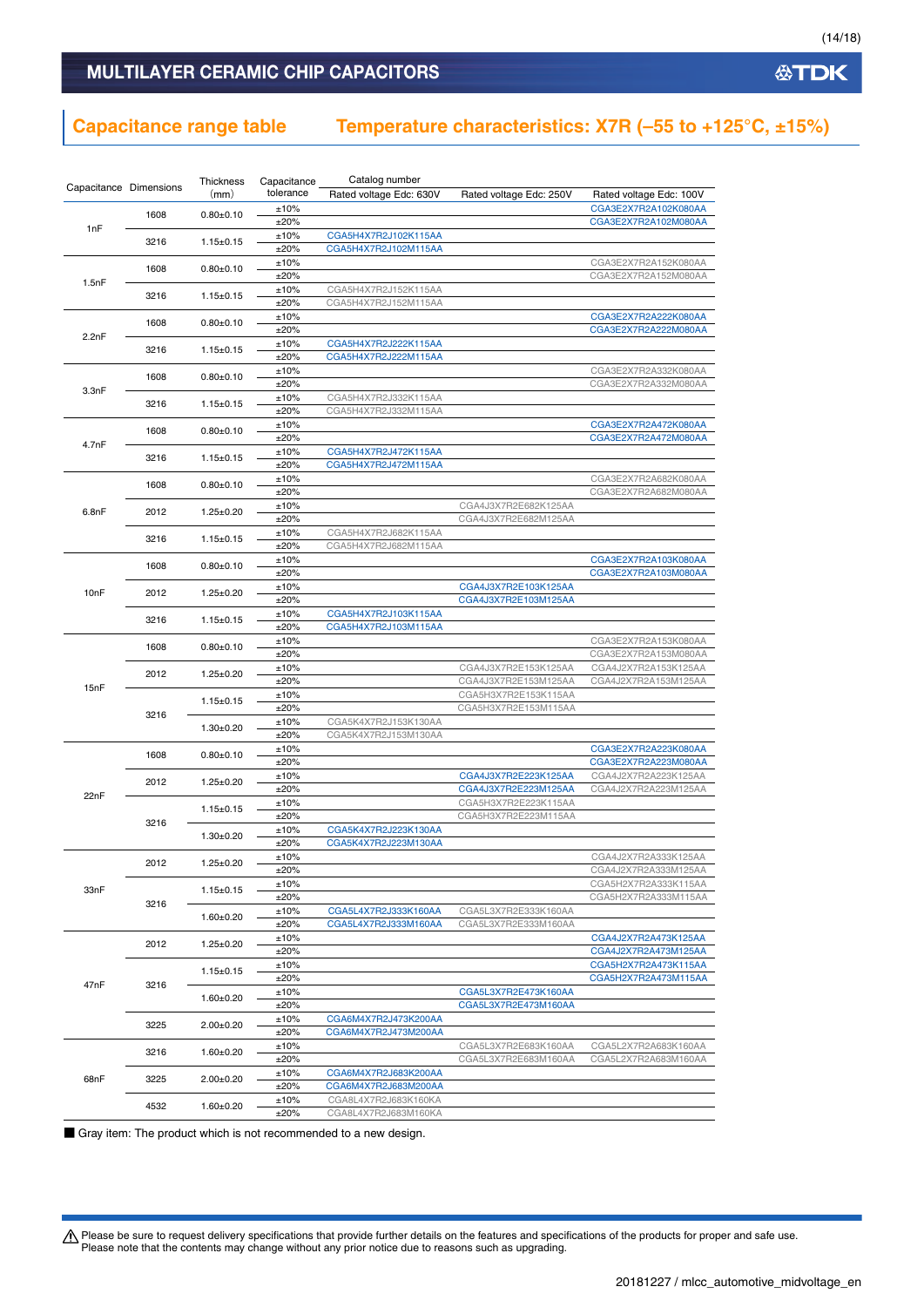### **Capacitance range table Temperature characteristics: X7R (–55 to +125°C, ±15%)**

| Capacitance Dimensions |      | Thickness       | Capacitance | Catalog number          |                         |                         |
|------------------------|------|-----------------|-------------|-------------------------|-------------------------|-------------------------|
|                        |      | (mm)            | tolerance   | Rated voltage Edc: 630V | Rated voltage Edc: 250V | Rated voltage Edc: 100V |
|                        | 2012 |                 | ±10%        |                         |                         | CGA4J2X7R2A104K125AA    |
|                        |      | $1.25 \pm 0.20$ | ±20%        |                         |                         | CGA4J2X7R2A104M125AA    |
|                        |      |                 | ±10%        |                         | CGA5L3X7R2E104K160AA    | CGA5L2X7R2A104K160AA    |
|                        | 3216 | $1.60 \pm 0.20$ | ±20%        |                         | CGA5L3X7R2E104M160AA    | CGA5L2X7R2A104M160AA    |
| 100 <sub>n</sub> F     |      |                 | ±10%        |                         | CGA6M3X7R2E104K200AA    |                         |
|                        | 3225 | $2.00 \pm 0.20$ | ±20%        |                         | CGA6M3X7R2E104M200AA    |                         |
|                        |      |                 | ±10%        | CGA8N4X7R2J104K230KA    |                         |                         |
|                        | 4532 | $2.30 \pm 0.20$ | ±20%        | CGA8N4X7R2J104M230KA    |                         |                         |
|                        |      |                 | ±10%        |                         |                         | CGA5L2X7R2A154K160AA    |
|                        | 3216 | $1.60 \pm 0.20$ | ±20%        |                         |                         | CGA5L2X7R2A154M160AA    |
|                        |      |                 | ±10%        |                         | CGA6M3X7R2E154K200AA    |                         |
|                        | 3225 | $2.00 \pm 0.20$ | ±20%        |                         | CGA6M3X7R2E154M200AA    |                         |
| 150nF                  |      |                 | ±10%        |                         | CGA8L3X7R2E154K160KA    |                         |
|                        | 4532 | $1.60 + 0.20$   | ±20%        |                         | CGA8L3X7R2E154M160KA    |                         |
|                        |      |                 | ±10%        | CGA9L4X7R2J154K160KA    |                         |                         |
|                        | 5750 | $1.60 \pm 0.20$ | ±20%        | CGA9L4X7R2J154M160KA    |                         |                         |
|                        |      |                 | ±10%        |                         |                         | CGA5H2X7R2A224K115AA    |
|                        | 3216 | $1.15 \pm 0.15$ |             |                         |                         |                         |
|                        |      |                 | ±20%        |                         |                         | CGA5H2X7R2A224M115AA    |
|                        | 3225 | $2.00 \pm 0.20$ | ±10%        |                         | CGA6M3X7R2E224K200AA    |                         |
| 220nF                  |      |                 | ±20%        |                         | CGA6M3X7R2E224M200AA    |                         |
|                        | 4532 | $2.30 \pm 0.20$ | ±10%        |                         | CGA8N3X7R2E224K230KA    |                         |
|                        |      |                 | ±20%        |                         | CGA8N3X7R2E224M230KA    |                         |
|                        | 5750 | $2.30 \pm 0.20$ | ±10%        | CGA9N4X7R2J224K230KA    |                         |                         |
|                        |      |                 | ±20%        | CGA9N4X7R2J224M230KA    |                         |                         |
|                        | 3216 | $1.30 \pm 0.20$ | ±10%        |                         |                         | CGA5K2X7R2A334K130AA    |
|                        |      |                 | ±20%        |                         |                         | CGA5K2X7R2A334M130AA    |
|                        | 3225 | $2.00 \pm 0.20$ | ±10%        |                         |                         | CGA6M2X7R2A334K200AA    |
| 330nF                  |      |                 | ±20%        |                         |                         | CGA6M2X7R2A334M200AA    |
|                        | 4532 | $2.30 \pm 0.20$ | ±10%        |                         | CGA8N3X7R2E334K230KA    |                         |
|                        |      |                 | ±20%        |                         | CGA8N3X7R2E334M230KA    |                         |
|                        | 5750 | $1.60 \pm 0.20$ | ±10%        |                         | CGA9L3X7R2E334K160KA    |                         |
|                        |      |                 | ±20%        |                         | CGA9L3X7R2E334M160KA    |                         |
|                        | 3216 | $1.60 + 0.20$   | ±10%        |                         |                         | CGA5L2X7R2A474K160AA    |
|                        |      |                 | ±20%        |                         |                         | CGA5L2X7R2A474M160AA    |
|                        | 3225 | $2.00+0.20$     | ±10%        |                         |                         | CGA6M2X7R2A474K200AA    |
| 470nF                  |      |                 | ±20%        |                         |                         | CGA6M2X7R2A474M200AA    |
|                        | 4532 | $2.30 \pm 0.20$ | ±10%        |                         | CGA8N3X7R2E474K230KA    |                         |
|                        |      |                 | ±20%        |                         | CGA8N3X7R2E474M230KA    |                         |
|                        | 5750 | $2.30 \pm 0.20$ | ±10%        |                         | CGA9N3X7R2E474K230KA    |                         |
|                        |      |                 | ±20%        |                         | CGA9N3X7R2E474M230KA    |                         |
|                        |      |                 | ±10%        |                         |                         | CGA5L2X7R2A684K160AA    |
|                        | 3216 | $1.60 \pm 0.20$ | ±20%        |                         |                         | CGA5L2X7R2A684M160AA    |
|                        |      |                 | ±10%        |                         |                         | CGA6L2X7R2A684K160AA    |
|                        | 3225 | $1.60 \pm 0.20$ | ±20%        |                         |                         | CGA6L2X7R2A684M160AA    |
|                        |      |                 | ±10%        |                         |                         | CGA8N2X7R2A684K230KA    |
| 680nF                  | 4532 | $2.30 \pm 0.20$ | ±20%        |                         |                         | CGA8N2X7R2A684M230KA    |
|                        |      |                 | ±10%        |                         |                         | CGA9L2X7R2A684K160KA    |
|                        |      | $1.60 \pm 0.20$ | ±20%        |                         |                         | CGA9L2X7R2A684M160KA    |
|                        | 5750 |                 | ±10%        |                         | CGA9N3X7R2E684K230KA    |                         |
|                        |      | $2.30+0.20$     | ±20%        |                         | CGA9N3X7R2E684M230KA    |                         |
|                        |      |                 | ±10%        |                         |                         | CGA5L2X7R2A105K160AA    |
|                        | 3216 | $1.60 + 0.20$   | ±20%        |                         |                         | CGA5L2X7R2A105M160AA    |
|                        |      |                 | ±10%        |                         |                         | CGA6M2X7R2A105K200AA    |
|                        | 3225 | $2.00 \pm 0.20$ |             |                         |                         |                         |
| 1µF                    |      |                 | ±20%        |                         |                         | CGA6M2X7R2A105M200AA    |
|                        | 4532 | $2.30 \pm 0.20$ | ±10%        |                         |                         | CGA8N2X7R2A105K230KA    |
|                        |      |                 | ±20%        |                         |                         | CGA8N2X7R2A105M230KA    |
|                        | 5750 | $2.30 \pm 0.20$ | ±10%        |                         | CGA9N3X7R2E105K230KA    | CGA9N2X7R2A105K230KA    |
|                        |      |                 | ±20%        |                         | CGA9N3X7R2E105M230KA    | CGA9N2X7R2A105M230KA    |
|                        | 3225 | $2.00 \pm 0.20$ | ±10%        |                         |                         | CGA6M3X7R2A155K200AB    |
|                        |      |                 | ±20%        |                         |                         | CGA6M3X7R2A155M200AB    |
| $1.5 \mu F$            | 4532 | $2.30 \pm 0.20$ | ±10%        |                         |                         | CGA8N2X7R2A155K230KA    |
|                        |      |                 | ±20%        |                         |                         | CGA8N2X7R2A155M230KA    |
|                        | 5750 | $2.30 \pm 0.20$ | ±10%        |                         |                         | CGA9N2X7R2A155K230KA    |
|                        |      |                 | ±20%        |                         |                         | CGA9N2X7R2A155M230KA    |

■ Gray item: The product which is not recommended to a new design.

Please be sure to request delivery specifications that provide further details on the features and specifications of the products for proper and safe use.<br>Please note that the contents may change without any prior notice d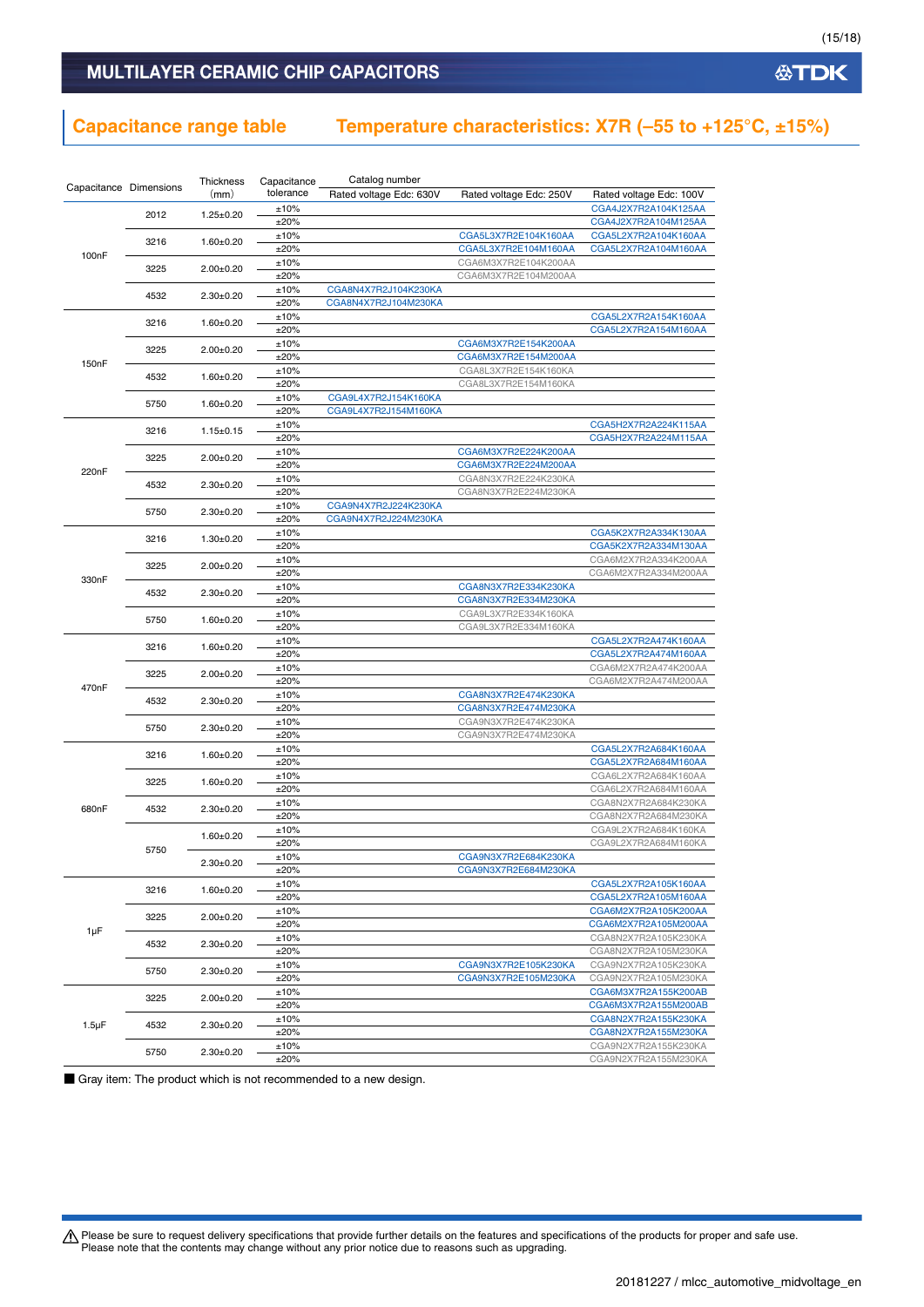### **Capacitance range table Temperature characteristics: X7R (–55 to +125°C, ±15%)**

|                    | Capacitance Dimensions | <b>Thickness</b> | Capacitance | Catalog number          |
|--------------------|------------------------|------------------|-------------|-------------------------|
|                    |                        | (mm)             | tolerance   | Rated voltage Edc: 100V |
|                    | 3225                   | $2.30+0.20$      | ±10%        | CGA6N3X7R2A225K230AB    |
|                    |                        |                  | $+20%$      | CGA6N3X7R2A225M230AB    |
| $2.2 \mu F$        | 4532                   | $2.30+0.20$      | ±10%        | CGA8N2X7R2A225K230KA    |
|                    |                        |                  | $+20%$      | CGA8N2X7R2A225M230KA    |
|                    | 5750                   | $2.30+0.20$      | ±10%        | CGA9N2X7R2A225K230KA    |
|                    |                        |                  | $+20%$      | CGA9N2X7R2A225M230KA    |
| 3.3 <sub>µ</sub> F | 5750                   | $2.30+0.20$      | ±10%        | CGA9N2X7R2A335K230KA    |
|                    |                        |                  | $+20%$      | CGA9N2X7R2A335M230KA    |
| 4.7 <sub>µ</sub> F | 5750                   | $2.30+0.20$      | ±10%        | CGA9N2X7R2A475K230KA    |
|                    |                        |                  | $+20%$      | CGA9N2X7R2A475M230KA    |

■ Gray item: The product which is not recommended to a new design.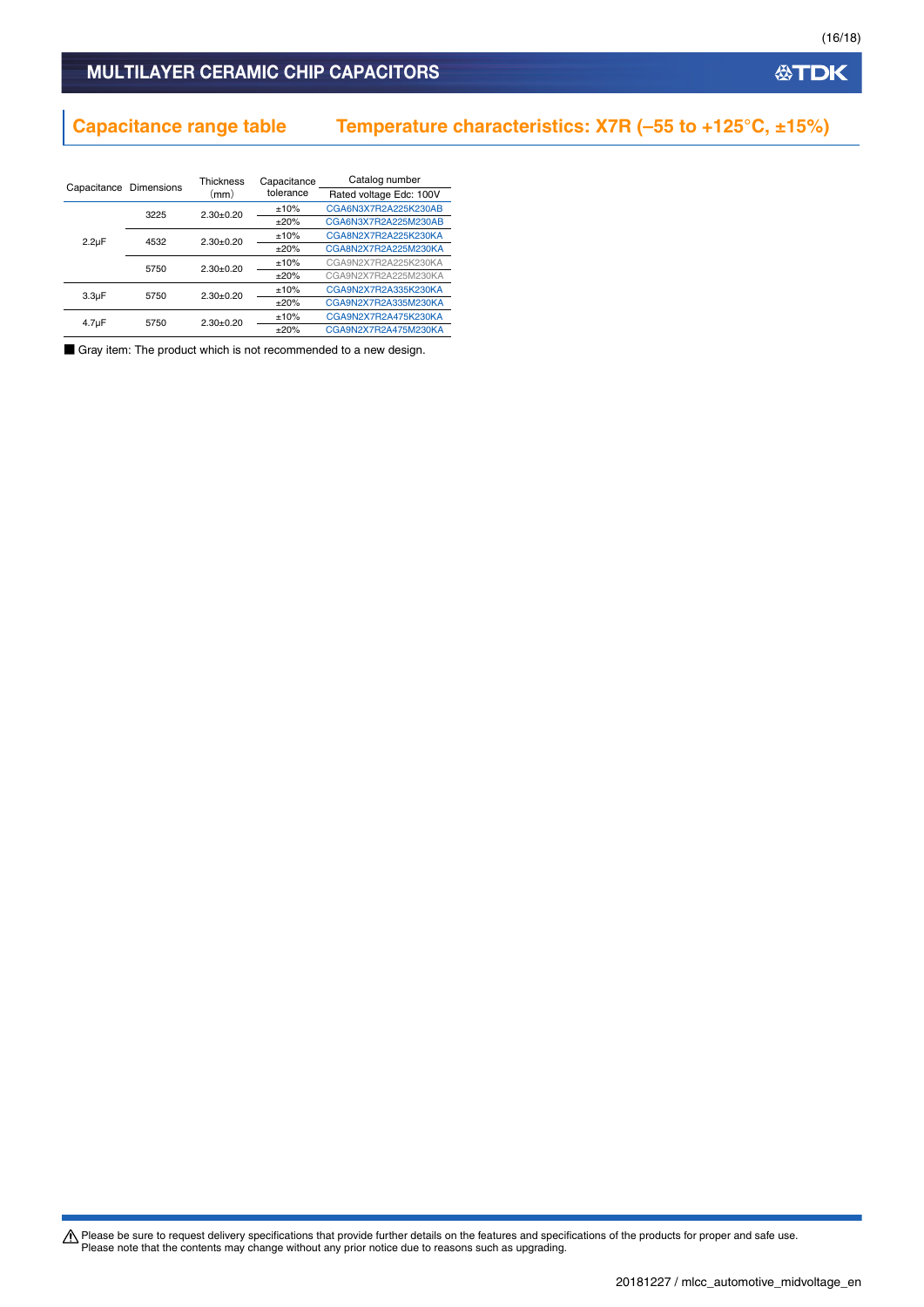### **MULTILAYER CERAMIC CHIP CAPACITORS**

### **Capacitance range table Temperature characteristics: X7S (–55 to +125°C, ±22%)**

| Capacitance Dimensions |      | Thickness            | Capacitance | Catalog number          |
|------------------------|------|----------------------|-------------|-------------------------|
|                        |      | (mm)                 | tolerance   | Rated voltage Edc: 100V |
| 1nF                    | 1005 | $0.50 + 0.05$        | ±10%        | CGA2B3X7S2A102K050BB    |
|                        |      |                      | ±20%        | CGA2B3X7S2A102M050BB    |
| 1.5nF                  | 1005 | $0.50 + 0.05$        | ±10%        | CGA2B3X7S2A152K050BB    |
|                        |      |                      | ±20%        | CGA2B3X7S2A152M050BB    |
| 2.2nF                  | 1005 | $0.50 + 0.05$        | ±10%        | CGA2B3X7S2A222K050BB    |
|                        |      |                      | ±20%        | CGA2B3X7S2A222M050BB    |
| 3.3nF                  | 1005 | $0.50 + 0.05$        | ±10%        | CGA2B3X7S2A332K050BB    |
|                        |      |                      | ±20%        | CGA2B3X7S2A332M050BB    |
| 4.7nF                  | 1005 | $0.50 + 0.05$        | ±10%        | CGA2B3X7S2A472K050BB    |
|                        |      |                      | ±20%        | CGA2B3X7S2A472M050BB    |
| 6.8nF                  | 1005 | $0.50 + 0.05$        | ±10%        | CGA2B3X7S2A682K050BB    |
|                        |      |                      | ±20%        | CGA2B3X7S2A682M050BB    |
| 10nF                   | 1005 | $0.50+0.05$          | ±10%        | CGA2B3X7S2A103K050BB    |
|                        |      |                      | ±20%        | CGA2B3X7S2A103M050BB    |
| 33nF                   | 1608 |                      | ±10%        | CGA3E3X7S2A333K080AB    |
|                        |      | $0.80 + 0.10$        | ±20%        | CGA3E3X7S2A333M080AB    |
| 47nF                   | 1608 | $0.80 + 0.10$        | ±10%        | CGA3E3X7S2A473K080AB    |
|                        |      |                      | ±20%        | CGA3E3X7S2A473M080AB    |
| 68nF                   | 1608 | $0.80 + 0.10$        | ±10%        | CGA3E3X7S2A683K080AB    |
|                        |      |                      | ±20%        | CGA3E3X7S2A683M080AB    |
| 100nF                  | 1608 | $0.80 + 0.10$        | ±10%        | CGA3E3X7S2A104K080AB    |
|                        |      |                      | ±20%        | CGA3E3X7S2A104M080AB    |
| 330nF                  | 2012 | $1.25 \pm 0.20$      | ±10%        | CGA4J3X7S2A334K125AB    |
|                        |      |                      | ±20%        | CGA4J3X7S2A334M125AB    |
| 470 <sub>n</sub> F     | 2012 | $1.25 \pm 0.20$      | ±10%        | CGA4J3X7S2A474K125AB    |
|                        |      |                      | ±20%        | CGA4J3X7S2A474M125AB    |
| 680nF                  | 2012 | $1.25 \pm 0.20$      | ±10%        | CGA4J3X7S2A684K125AB    |
|                        |      |                      | ±20%        | CGA4J3X7S2A684M125AB    |
| 1µF                    | 2012 | $1.25 \pm 0.20$      | ±10%        | CGA4J3X7S2A105K125AB    |
|                        |      |                      | ±20%        | CGA4J3X7S2A105M125AB    |
| $1.5 \mu F$            | 3216 | $1.60 + 0.20$        | ±10%        | CGA5L3X7S2A155K160AB    |
|                        |      |                      | ±20%        | CGA5L3X7S2A155M160AB    |
| $2.2\mu F$             | 3216 | $1.60 + 0.20$        | ±10%        | CGA5L3X7S2A225K160AB    |
|                        |      |                      | ±20%        | CGA5L3X7S2A225M160AB    |
|                        | 3216 | $1.60 + 0.30 - 0.10$ | ±10%        | CGA5L3X7S2A335K160AB    |
|                        |      |                      | ±20%        | CGA5L3X7S2A335M160AB    |
| $3.3 \mu F$            | 3225 | $2.00 \pm 0.20$      | ±10%        | CGA6M3X7S2A335K200AB    |
|                        |      |                      | ±20%        | CGA6M3X7S2A335M200AB    |
|                        | 4532 | $2.00 \pm 0.20$      | ±10%        | CGA8M3X7S2A335K200KB    |
|                        |      |                      | ±20%        | CGA8M3X7S2A335M200KB    |
|                        | 3225 | $2.00 \pm 0.20$      | ±10%        | CGA6M3X7S2A475K200AB    |
| $4.7 \mu F$            |      |                      | ±20%        | CGA6M3X7S2A475M200AB    |
|                        | 4532 | $2.30+0.20$          | ±10%        | CGA8N3X7S2A475K230KB    |
|                        |      |                      | ±20%        | CGA8N3X7S2A475M230KB    |
| $6.8\mu F$             | 5750 | $2.00+0.20$          | ±10%        | CGA9M3X7S2A685K200KB    |
|                        |      |                      | ±20%        | CGA9M3X7S2A685M200KB    |
| $10\mu F$              | 5750 | $2.30+0.20$          | ±10%        | CGA9N3X7S2A106K230KB    |
|                        |      |                      | ±20%        | CGA9N3X7S2A106M230KB    |
| $15\mu F$              | 5750 | $2.50 + 0.30$        | ±20%        | CGA9P3X7S2A156M250KB    |

■ Gray item: The product which is not recommended to a new design.